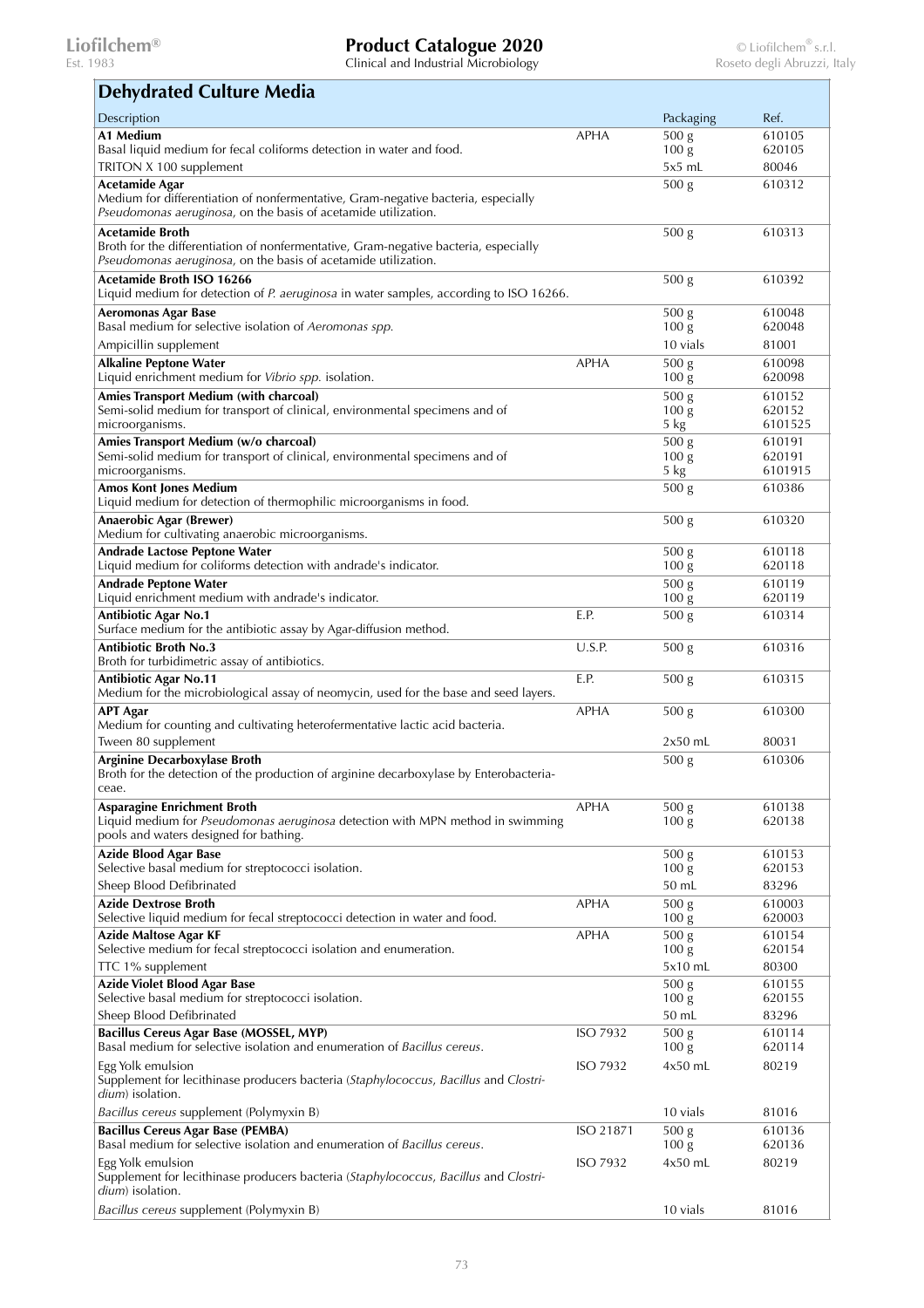| <b>Dehydrated Culture Media</b>                                                                                                                                                      |                             |                                        |                             |
|--------------------------------------------------------------------------------------------------------------------------------------------------------------------------------------|-----------------------------|----------------------------------------|-----------------------------|
| Description                                                                                                                                                                          |                             | Packaging                              | Ref.                        |
| <b>Baird Parker Agar Base</b><br>Selective basal medium for Staphylococcus aureus isolation.                                                                                         | ISO 6888-1                  | 500 <sub>g</sub><br>100 <sub>g</sub>   | 610004<br>620004            |
| Egg Yolk Tellurite emulsion<br>Supplement for coagulase positive staphylococci isolation in food.                                                                                    | ISO 6888-1                  | $4x50$ mL                              | 80122                       |
| R.P.F. supplement<br>Selective and diagnostic supplement for isolation, enumeration and confirmation of<br>Staphylococcus aureus from food and other specimens.                      | ISO 6888-2                  | 8 vials                                | 81057                       |
| Baird Parker Agar Base acc. to E.P.<br>Selective basal medium for Staphylococcus aureus isolation.                                                                                   | E.P.                        | 500 <sub>g</sub>                       | 610338                      |
| Egg Yolk Tellurite emulsion<br>Supplement for coagulase positive staphylococci isolation in food.                                                                                    | ISO 6888-1                  | $4x50$ mL                              | 80122                       |
| <b>Barnes Agar Base</b><br>Selective basal medium for fecal streptococci isolation and identification.                                                                               |                             | 500 g<br>100 <sub>g</sub>              | 610156<br>620156            |
| TTC 1% supplement                                                                                                                                                                    |                             | 5x10 mL                                | 80300                       |
| <b>BAT Agar</b><br>Medium for detection of Alicyclobacillus spp. in fruit juices and other beverages.                                                                                |                             | 500 <sub>g</sub>                       | 610361                      |
| <b>Beer Universal Agar</b><br>Medium for isolation of microorganisms contaminating beer.                                                                                             |                             | 500 <sub>g</sub><br>100 <sub>g</sub>   | 610126<br>620126            |
| <b>Biggy (Nickerson) Agar</b><br>Selective medium for Candida spp. isolation and presumptive identification.                                                                         |                             | 500 <sub>g</sub><br>100 <sub>g</sub>   | 610135<br>620135            |
| <b>Bile Aesculin Agar</b><br>Medium for group D streptococci isolation.                                                                                                              |                             | 500 g<br>100 <sub>g</sub>              | 610210<br>620210            |
| <b>Bile Aesculin Broth</b><br>Selective medium for group D streptococci isolation.                                                                                                   | ISO 7899-2                  | 500 <sub>g</sub><br>100 <sub>g</sub>   | 610151<br>620151            |
| <b>Bile Aesculin Azide Agar</b><br>Selective medium for group D streptococci isolation.                                                                                              | ISO 7899-2                  | 500 <sub>g</sub><br>100 <sub>g</sub>   | 610001<br>620001            |
| <b>Biotone Agar</b><br>Medium for fastidious microorganisms cultivation.                                                                                                             | APHA                        | 500 g<br>100 <sub>g</sub>              | 610157<br>620157            |
| <b>Bismuth Sulfite Agar</b><br>Selective medium for isolation and differentiation of <i>Salmonella typhi</i> and other salmo-<br>nellae from clinical specimens and other materials. | U.S.P.                      | 500 g                                  | 610301                      |
| <b>Bismuth Sulphite Agar</b><br>Selective medium for detection of Salmonella spp in food and and other materials.                                                                    | ISO 6579-1                  | 500 g                                  | 610387                      |
| <b>Blood Agar Base</b>                                                                                                                                                               |                             | 500 g                                  | 610005                      |
| Basal medium for fastidious microorganisms isolation and for haemolysis test.<br>Sheep Blood Defibrinated                                                                            |                             | 100 <sub>g</sub><br>50 mL              | 620005<br>83296             |
| <b>Blood Agar Base No.2</b><br>Basal medium for fastidious microorganisms isolation and for haemolysis test.                                                                         |                             | 500 <sub>g</sub><br>100 <sub>g</sub>   | 610188<br>620188            |
| Sheep Blood Defibrinated                                                                                                                                                             |                             | 50 mL                                  | 83296                       |
| <b>Bolton Broth</b><br>Basal Broth for enrichment of Campylobacter spp.                                                                                                              | ISO 10272-1                 | 500 <sub>g</sub><br>100 <sub>g</sub>   | 610216<br>620216            |
| Campylobacter C.T.V.A. supplement (Cefoperazone, Trimethoprim, Vancomycin, Am-<br>photericin B)                                                                                      | ISO 10272-1                 | 10 vials                               | 81077                       |
| Selective supplement for enrichment of Campylobacter spp.                                                                                                                            |                             |                                        |                             |
| <b>Bordet Gengou Agar Base</b><br>Basal medium for selective isolation of Bordetella spp.                                                                                            |                             | 500 <sub>g</sub><br>100 <sub>g</sub>   | 610006<br>620006            |
| Bordetella supplement (Cephalexin)                                                                                                                                                   |                             | 10 vials                               | 81013                       |
| Sheep Blood Defibrinated<br><b>Brain Heart Infusion Agar</b>                                                                                                                         |                             | 50 mL<br>500 g                         | 83296<br>610007             |
| Medium for cultivation of fastidious aerobic and anaerobic bacteria.                                                                                                                 |                             | 100 <sub>g</sub>                       | 620007                      |
| <b>Brain Heart Infusion Broth</b><br>Medium for cultivation of fastidious aerobic and anaerobic bacteria.                                                                            |                             | 500 g<br>100 <sub>g</sub><br>5 kg      | 610008<br>620008<br>6100085 |
| <b>Brilliant Green Agar</b><br>Selective medium for Salmonella spp. isolation other than S. typhi.                                                                                   | U.S.P.                      | $\overline{500}$ g<br>100 <sub>g</sub> | 610009<br>620009            |
| Brilliant Green Agar w/ Sulfadiazine<br>Selective medium for the isolation of Salmonella spp.                                                                                        |                             | 500 <sub>g</sub>                       | 610373                      |
| <b>Brilliant Green Bile Broth 2%</b><br>Selective medium for detection and confirmation of coliforms.                                                                                | <b>ISO 4831</b><br>ISO 4832 | 500 <sub>g</sub><br>100 <sub>g</sub>   | 610010<br>620010            |
| <b>Bromocresol Purple Azide Broth</b>                                                                                                                                                |                             | 5 kg<br>500 <sub>g</sub>               | 6100105<br>610321           |
| Broth for the confirmation of the enterococci presence, particularly in the bacteriologi-<br>cal analysis of water.                                                                  |                             |                                        |                             |
| Glycerol supplement (Glycerol)                                                                                                                                                       |                             | $4x50$ mL                              | 80021                       |
| <b>Brucella Agar Base</b><br>Basal medium for selective isolation of Brucella spp. and other bacteria.                                                                               | APHA                        | 500 g<br>100 <sub>g</sub>              | 610079<br>620079            |
| Brucella supplement (Polymyxin B, Bacitracin, Cyclohexinide, Nalidixic Acid, Nystatin,<br>Vancomycin)                                                                                |                             | 10 vials                               | 81003                       |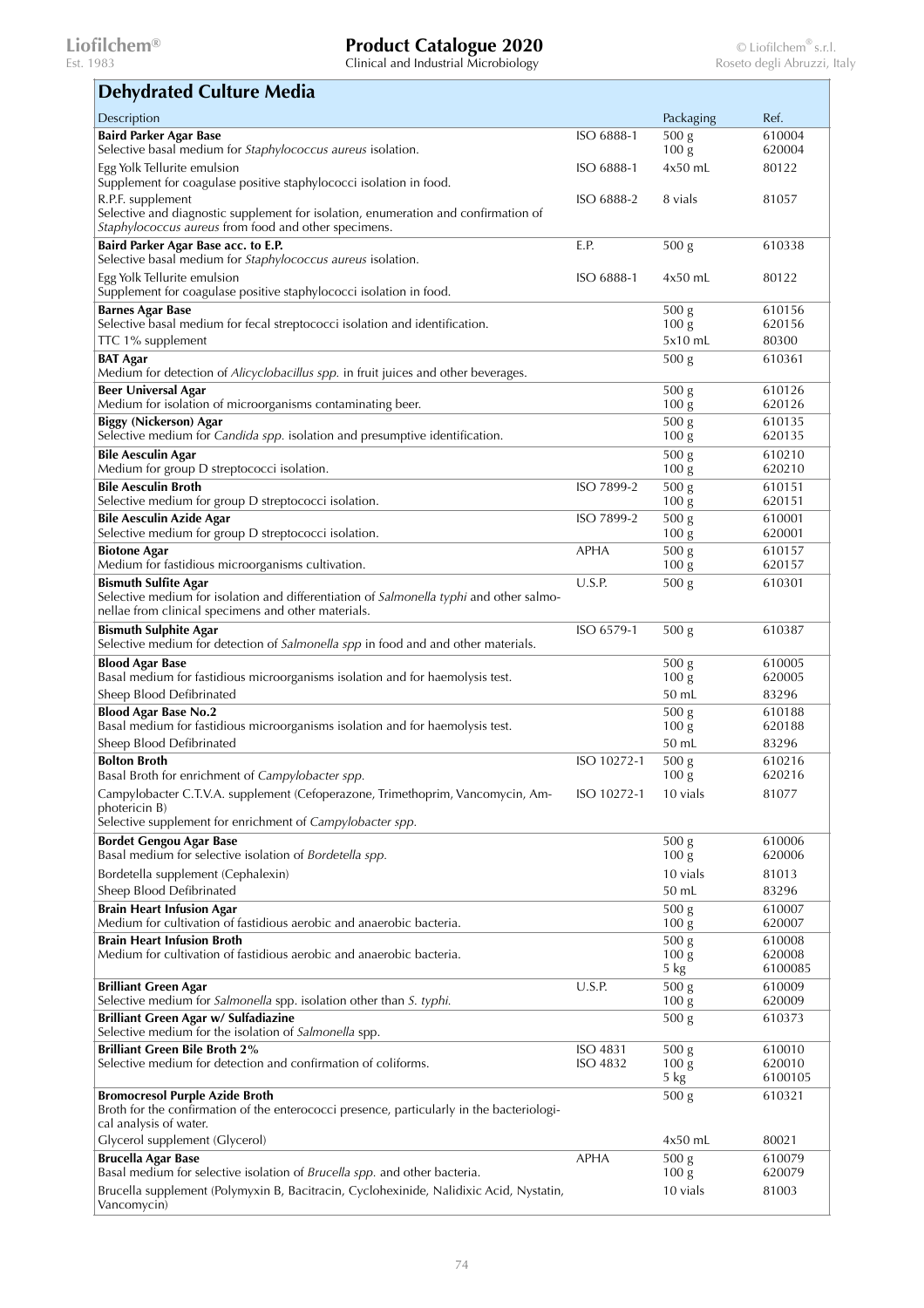| <b>Dehydrated Culture Media</b> |  |  |  |
|---------------------------------|--|--|--|
|---------------------------------|--|--|--|

| Description                                                                                                       |                      | Packaging                            | Ref.              |
|-------------------------------------------------------------------------------------------------------------------|----------------------|--------------------------------------|-------------------|
| <b>Brucella Broth</b>                                                                                             |                      | 500 <sub>g</sub>                     | 610356            |
| Medium for the cultivation of Brucella spp. and other fastidious microorganisms.                                  |                      |                                      |                   |
| <b>Bryant and Burkey Medium</b>                                                                                   |                      | 500 <sub>g</sub>                     | 610142            |
| Medium for the selective enrichment of lactate-fermenting clostridia (C. tyrobutyricum)                           |                      |                                      |                   |
| which are responsible for "late blowing" in brine-salted semi-hard and hard cheeses and<br>other dairy products.  |                      |                                      |                   |
|                                                                                                                   |                      |                                      |                   |
| <b>Buffered Peptone Water</b><br>Medium for Salmonella pre-enrichment in food.                                    | ISO 6579<br>ISO 6785 | 500 <sub>g</sub><br>100 <sub>g</sub> | 611014<br>621014  |
|                                                                                                                   |                      | 5 Kg                                 | 6110145           |
|                                                                                                                   |                      |                                      |                   |
| Buffered Sodium Chloride Peptone Solution acc. to E.P.                                                            | ISO 21149            | 500 <sub>g</sub>                     | 610335            |
| Medium for the microbial examination of non-sterile pharmaceutical products, e.g.                                 | E.P.                 |                                      |                   |
| solution for sample preparation or dilution or washing solution.                                                  |                      |                                      |                   |
| Campylobacter Agar                                                                                                | <b>AOAC</b>          | 500 <sub>g</sub>                     | 611007            |
| Basal medium for selective isolation of Campylobacter spp.                                                        |                      | 100 <sub>g</sub>                     | 621007            |
| Sheep Blood Defibrinated                                                                                          |                      | 50 mL                                | 83296             |
| Lysed horse blood                                                                                                 |                      | 100 mL                               | 83397             |
| Campylobacter growth supplement (Sodium pyruvate, Sodium metabisulphate, Ferrous<br>sulphate)                     |                      | 10 vials                             | 81050             |
| Campylobacter Blaser Wang supplement (Polymyxin B, Trimethoprim, Amphotericin B,                                  |                      | 10 vials                             | 81051             |
| Cephalotin, Vancomycin)                                                                                           |                      |                                      |                   |
| Campylobacter Preston supplement (Polymyxin B, Trimethoprim, Cyclohexinide, Rifam-                                |                      | 10 vials                             | 81004             |
| picin)                                                                                                            |                      |                                      |                   |
| Campylobacter Skirrow supplement (Polymyxin B, Trimethoprim, Vancomycin)                                          |                      | 10 vials                             | 81055             |
| <b>Campylobacter Blood Free Medium Base</b>                                                                       | ISO 10272-1          | 500 <sub>g</sub>                     | 610130            |
| Basal medium for selective isolation of Campylobacter jejuni, coli, landis from clinical                          |                      | 100 <sub>g</sub>                     | 620130            |
| samples.                                                                                                          |                      |                                      |                   |
| Campylobacter C.C.D.A. supplement (Cefoperazone, Amphotericin B).                                                 | ISO 10272-1          | 10 vials                             | 81037             |
| <b>Campylobacter Enrichment Broth Base</b>                                                                        |                      | 500 <sub>g</sub>                     | 610131            |
| Basal Broth for selective enrichment of Campylobacter spp.                                                        |                      | 100 <sub>g</sub>                     | 620131            |
| Campylobacter C.T.V.N. supplement (Cefoperazone, Trimethoprim, Vancomycin, Nysta-                                 |                      | 10 vials                             | 81038             |
| tin)                                                                                                              | <b>AOAC</b>          |                                      | 610200            |
| Campylobacter Karmali Agar Base<br>Basal medium for selective isolation of Campylobacter spp.                     |                      | 500 <sub>g</sub><br>100 <sub>g</sub> | 620200            |
| Campylobacter Karmali supplement (Sodium pyruvate, Cefoperazone, Vancomycin,                                      |                      | 10 vials                             | 81036             |
| Cyclohexinide)                                                                                                    |                      |                                      |                   |
| <b>Cary Blair Transport Medium</b>                                                                                |                      | 500 g                                | 611402            |
| Semi-solid medium for transport of clinical specimens and microorganisms.                                         |                      | 100 <sub>g</sub>                     | 621402            |
| Casein Peptone Lecithin Polysorbate Broth Base                                                                    | U.S.P.               | 500 <sub>g</sub>                     | 610302            |
| Broth for diluting samples of pharmaceutical, cosmetic and other raw materials or final                           |                      |                                      |                   |
| products when determining microbial counts.                                                                       |                      |                                      |                   |
| Tween 20 supplement                                                                                               |                      | $2x50$ mL                            | 80032             |
| <b>Cetrimide Agar</b><br>Selective basal medium for <i>Pseudomonas aeruginosa</i> isolation.                      | E.P.                 | 500 <sub>g</sub><br>100 <sub>g</sub> | 610041<br>620041  |
|                                                                                                                   |                      | 5 kg                                 | 6100415           |
| Glycerol supplement                                                                                               |                      | $4x50$ mL                            | 80021             |
| <b>China-Blue Lactose Agar</b>                                                                                    |                      | 500 g                                | 610362 #          |
| Non-selective medium for enumeration and differentiation of bacteria in dairy products.                           |                      |                                      |                   |
| <b>ChromaticTM EC X-GLUC Agar</b>                                                                                 |                      | 500 <sub>g</sub>                     | 610602            |
| Chromogenic medium for detection and enumeration of E. coli in water and foodstuffs.                              |                      | 100 <sub>g</sub>                     | 620602            |
| <b>CLED</b> Agar                                                                                                  |                      | 500 <sub>g</sub>                     | 610012            |
| Differential medium for total bacterial count of urine.                                                           |                      | 100 <sub>g</sub>                     | 620012<br>6100125 |
| <b>CLED Andrade Agar</b>                                                                                          |                      | 5 kg<br>500 <sub>g</sub>             | 610112            |
| Medium for total bacterial count of urine.                                                                        |                      | $100\,\mathrm{g}$                    | 620112            |
| <b>Clostridium Broth</b>                                                                                          | ISO 6461-1           | 500 <sub>g</sub>                     | 610056            |
| Semisolid medium for clostridia and other anaerobes cultivation in food and clinical                              | E.P.                 | 100 <sub>g</sub>                     | 620056            |
| samples.                                                                                                          |                      |                                      |                   |
| Clostridium difficile Agar Base                                                                                   |                      | 500 <sub>g</sub>                     | 610115            |
| Basal medium for selective isolation of Clostridium difficile.                                                    |                      | 100 <sub>g</sub>                     | 620115            |
| Sheep Blood Defibrinated                                                                                          |                      | 50 mL                                | 83296             |
| Clostridium difficile supplement (D-Cyclozenine, Cefoxitin)                                                       |                      | 10 vials                             | 81007             |
| <b>Clostridium Perfringens Agar Base</b>                                                                          | ISO 7937             | 500 <sub>g</sub>                     | 610207            |
| Basal medium for selective isolation of Clostridium perfringens.                                                  | ISO 14189            | 100 <sub>g</sub>                     | 620207            |
| Egg Yolk emulsion                                                                                                 | ISO 7932             | $4x50$ mL                            | 80219             |
| Enrichment supplement for lecithinase producing bacteria (Staphylococcus, Bacillus and<br>Clostridium) isolation. |                      |                                      |                   |
| Clostridium perfringens (T.S.C.) supplement (D-Cycloserine).                                                      | <b>ISO 7937</b>      | 10 vials                             | 81011             |
| Kanamycin / Polymyxin B supplement                                                                                |                      | 10 vials                             | 81031             |
|                                                                                                                   |                      |                                      |                   |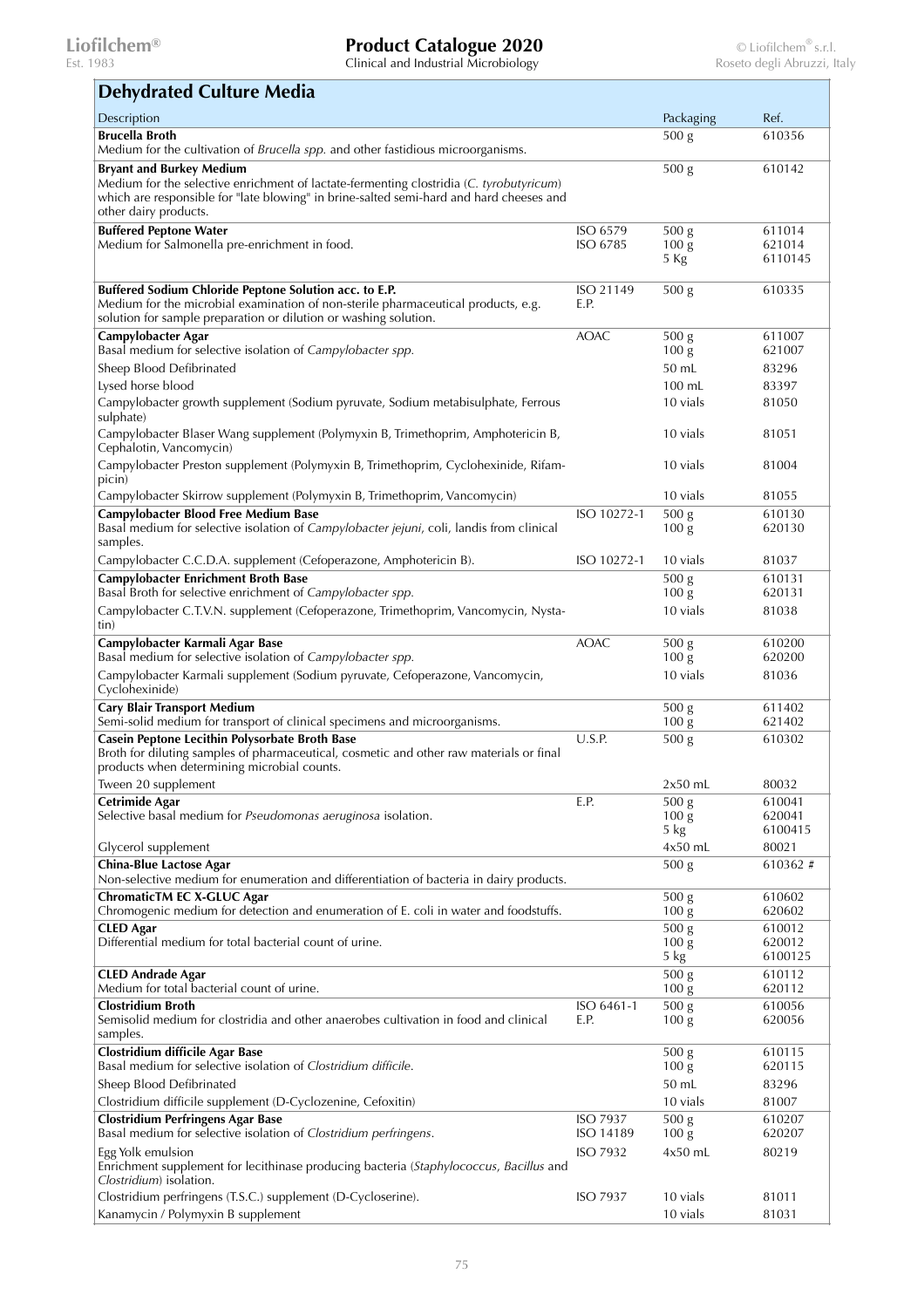| <b>Dehydrated Culture Media</b>                                                                                             |                 |                           |                   |
|-----------------------------------------------------------------------------------------------------------------------------|-----------------|---------------------------|-------------------|
| Description                                                                                                                 |                 | Packaging                 | Ref.              |
| Columbia Agar Base                                                                                                          |                 | 500 <sub>g</sub>          | 610013            |
| Basal medium for fastidious microorganisms isolation.                                                                       |                 | 100 <sub>g</sub>          | 620013            |
|                                                                                                                             |                 | 5 kg                      | 6100135           |
| Sheep Blood Defibrinated                                                                                                    |                 | 50 mL                     | 83296             |
| CNA (Staf/Strep) supplement (Colistin, Nalidixic acid)                                                                      |                 | 10 vials<br>10 vials      | 81048<br>81040    |
| Gardnerella vaginalis supplement (Gentamicin, Nalidixic acid, Amphotericin B)                                               |                 |                           |                   |
| Columbia CNA Agar Base<br>Selective medium for isolation of streptococci and staphylococci.                                 |                 | 500 g<br>100 <sub>g</sub> | 610113<br>620113  |
| Sheep Blood Defibrinated                                                                                                    |                 | 50 mL                     | 83296             |
| <b>Cooked Meat Medium</b>                                                                                                   |                 | 500 g                     | 610372            |
| Medium for cultivating anaerobic bacteria.                                                                                  |                 |                           |                   |
| <b>Corn Meal Agar</b><br>Medium for the cultivation of fungi and chlamydospore production.                                  |                 | 500 g<br>100 <sub>g</sub> | 610123<br>620123  |
| C.P.L.M. Selective with CAF                                                                                                 |                 | 500 g                     | 610159            |
| Selective medium for <i>Trichomonas vaginalis</i> isolation and cultivation.                                                |                 | 100 <sub>g</sub>          | 620159            |
| Horse Serum                                                                                                                 |                 | 100 mL                    | 83810             |
| <b>Cronobacter Selective Broth</b>                                                                                          | ISO 22964       | 500 <sub>g</sub>          | 610389            |
| Liquid medium for the selective enrichment of Cronobacter spp (formerly Enterobacter<br>sakazakii).                         |                 |                           |                   |
| Vancomycin (5 mg) Supplement                                                                                                |                 | 10 vials                  | 81064             |
| <b>Cystine Heart Agar</b>                                                                                                   |                 | 500 <sub>g</sub>          | 610506            |
| Medium for cultivating Francisella tularensis and gram-negative cocci.                                                      |                 |                           |                   |
| <b>Czapek Dox Agar</b>                                                                                                      | ISO 6461-1      | 500 g                     | 610095            |
| Medium for cultivation of fungi and bacteria capable of using sodium nitrate as the sole<br>nitrogen source.                |                 | 100 <sub>g</sub>          | 620095            |
| <b>Czapek Dox Broth</b>                                                                                                     |                 | 500 <sub>g</sub>          | 610072            |
| Liquid medium or cultivation of fungi and bacteria capable of using sodium nitrate as                                       |                 | 100 <sub>g</sub>          | 620072            |
| the sole nitrogen source.                                                                                                   |                 |                           |                   |
| <b>DNase Test Agar</b>                                                                                                      |                 | 500 g                     | 610205            |
| Medium for detection of deoxyribonucleasic activity (DNase) of microorganisms.                                              |                 | 100 <sub>g</sub>          | 620205            |
| Demi Fraser Broth                                                                                                           | ISO 11290-1     | 500 g                     | 610091            |
| Basal Broth for Listeria enrichment.                                                                                        |                 | 100 <sub>g</sub><br>5 kg  | 620091<br>6100915 |
| Listeria Fraser supplement (Ferric ammonium citrate)                                                                        |                 | 10 vials                  | 81028             |
| Listeria Fraser supplement (liquid)                                                                                         |                 | $10x5$ mL                 | 80304             |
| Dermatophyte (D.T.M.) Agar                                                                                                  |                 | 500 g                     | 610160            |
| Selective medium for selective isolation of dermatophytic fungi.                                                            |                 | 100 <sub>g</sub>          | 620160            |
| Dermatophyte supplement (Chlortetracycline)                                                                                 |                 | 10 vials                  | 81025             |
| Desoxycholate Agar                                                                                                          | <b>APHA</b>     | 500 <sub>g</sub>          | 610014            |
| Selective medium for enterobacteria isolation.                                                                              |                 | 100 <sub>g</sub>          | 620014            |
|                                                                                                                             |                 | 5 kg                      | 6100145           |
| Desoxycholate Citrate Agar                                                                                                  |                 | 500 g                     | 610015            |
| Selective medium for pathogenic enterobacteria isolation.                                                                   |                 | 100 <sub>g</sub>          | 620015            |
| Dextrose Agar<br>Medium for cultivation and maintaining of microorganisms.                                                  |                 | 500 g<br>100 <sub>g</sub> | 610002<br>620002  |
| <b>Dextrose Broth</b>                                                                                                       |                 | $\overline{500}$ g        | 610161            |
| Broth for cultivation and maintaining of microorganisms.                                                                    |                 | 100 <sub>g</sub>          | 620161            |
| <b>Dextrose Tryptone Agar</b>                                                                                               |                 | 500 <sub>g</sub>          | 610198            |
| Medium for the enumeration of spores of mesophilic and thermophilic Bacillus in sugar,                                      |                 |                           |                   |
| sweet desserts, aromatic preparation and other foodstuffs.                                                                  |                 |                           |                   |
| <b>Dextrose Tryptone Broth</b><br>Broth for the enumeration of spores of mesophilic and thermophilic bacillus in sugar,     |                 | 500 <sub>g</sub>          | 610376            |
| sweet desserts, aromatic preparation and other foodstuffs.                                                                  |                 |                           |                   |
| Dichloran-Glycerol (DG18) Agar Base                                                                                         |                 | 500 <sub>g</sub>          | 610238            |
| Medium for counting yeasts and moulds in foodstuffs.                                                                        |                 |                           |                   |
| Dichloran Rose-Bengal Chloramphenicol Agar                                                                                  |                 | 500 <sub>g</sub>          | 610237            |
| Selective medium for counting yeasts and moulds.                                                                            |                 |                           |                   |
| Drigalski Lactose Agar                                                                                                      |                 | 500 <sub>g</sub>          | 610016            |
| Selective medium for pathogenic enterobacteria isolation.                                                                   |                 | 100 <sub>g</sub>          | 620016            |
| <b>D/E Neutralizing Broth</b><br>Broth for the neutralization and testing of antiseptics and disinfectants according to the |                 | 500 <sub>g</sub>          | 610088            |
| procedure of Engley and Dey.                                                                                                |                 |                           |                   |
| Tween 80 supplement                                                                                                         |                 | $2x50$ mL                 | 80031             |
| E.C. Broth                                                                                                                  | <b>ISO 7251</b> | 500 <sub>g</sub>          | 610063            |
| Selective Broth for fecal coliforms detection and for E. coli confirmation.                                                 |                 | 100 <sub>g</sub>          | 620063            |
| E.C. Broth MUG                                                                                                              |                 | 500 g                     | 610332            |
| Selective broth for fecal coliforms and E. coli detection in water.                                                         |                 |                           |                   |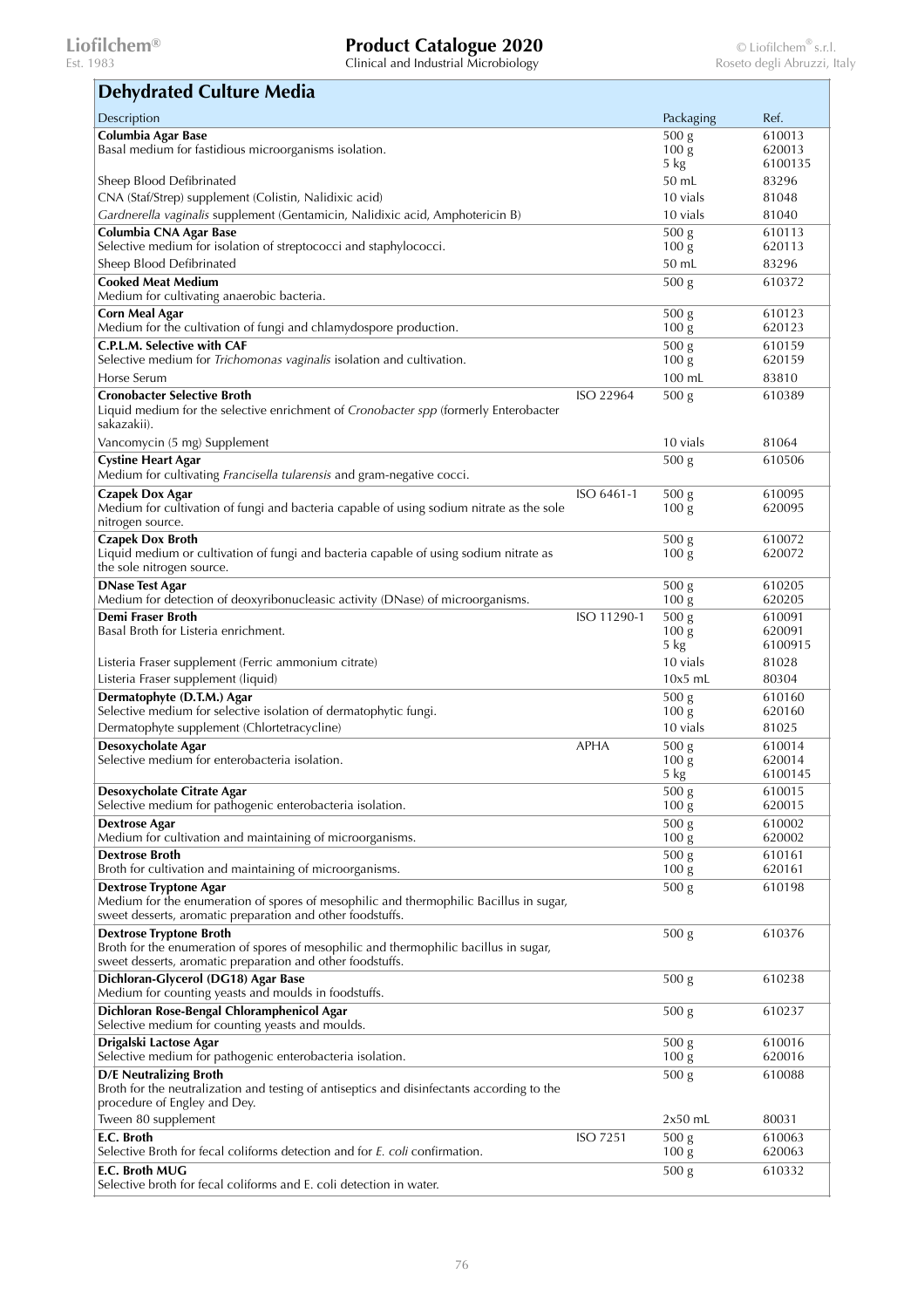| <b>Dehydrated Culture Media</b>                                                                                                                            |                         |                                      |                   |
|------------------------------------------------------------------------------------------------------------------------------------------------------------|-------------------------|--------------------------------------|-------------------|
| Description                                                                                                                                                |                         | Packaging                            | Ref.              |
| E.E. Broth<br>Broth for enterobacteria selective enrichment.                                                                                               | E.P.                    | 500 <sub>g</sub><br>100 <sub>g</sub> | 610017<br>620017  |
| E.M.B. Levine Agar                                                                                                                                         | U.S.P.                  | 500 <sub>g</sub>                     | 610019            |
| Selective medium for gram-negative enteric bacteria isolation.                                                                                             |                         | 100 <sub>g</sub>                     | 620019            |
| Endo Agar<br>Medium for coliforms detection, enumeration and confirmation.                                                                                 | <b>APHA</b>             | 500 <sub>g</sub><br>100 <sub>g</sub> | 610020<br>620020  |
| Enterobacter (Cronobacter) sakazakii Isolation Agar<br>Selective medium for Cronobacter sakazakii isolation.                                               | ISO 22964               | 500 g                                | 610623            |
| Eugon LT 100 Agar                                                                                                                                          | ISO 21149               | 500 <sub>g</sub>                     | 610327            |
| Medium for count and isolation of mesophilic bacteria in cosmetics.<br>Lecithin Supplement                                                                 |                         | $4x50$ mL                            | 80007             |
| <b>Eugon Broth</b>                                                                                                                                         |                         | 500 <sub>g</sub>                     | 610341            |
| General purpose medium for cultivating a wide variety of microorganisms from clinical<br>and non-clinical specimens.                                       |                         |                                      |                   |
| <b>Eugon LT 100 Supplement</b>                                                                                                                             |                         | $4x40$ mL                            | 80048             |
| Lecithin Supplement                                                                                                                                        |                         | $4x50$ mL                            | 80007             |
| Eugon LT 100 Broth                                                                                                                                         |                         | 500 <sub>g</sub>                     | 610395            |
| Broth for count and isolation of mesophilic bacteria in cosmetics.                                                                                         |                         |                                      |                   |
| E.V.A. Broth (Ethyl Violet Azide)<br>Selective broth for enterococci detection in water and other samples.                                                 | <b>APHA</b>             | 500 g<br>100 <sub>g</sub>            | 611365<br>621365  |
| <b>Fermentation Broth Base</b>                                                                                                                             | ISO 11290               | 500 <sub>g</sub>                     | 610030#           |
| Liquid medium for the carbohydrate utilization test.                                                                                                       |                         |                                      |                   |
| <b>Fluid Thioglycollate Medium</b><br>Medium for aerobic and anaerobic bacteria for sterility tests.                                                       | <b>ISO 7937</b><br>E.P. | 500 <sub>g</sub><br>100 <sub>g</sub> | 610050<br>620050  |
|                                                                                                                                                            | U.S.P.                  | 5 kg                                 | 6100505           |
| <b>Fraser Broth Base</b>                                                                                                                                   |                         | 500 g                                | 610375            |
| Enrichment medium for detection and enumeration of Listeria monocytogenes and Liste-<br>ria spp, according to ISO 11290 (both parts).                      |                         | 100 <sub>g</sub>                     | 620375            |
| Half Fraser Supplement                                                                                                                                     |                         | 10 vials                             | 81043             |
| Fraser Supplement                                                                                                                                          |                         | 10 vials                             | 81046             |
| <b>Gassner Agar</b><br>Selective agar for the detection and isolation of pathogenic Enterobacteriaceae in food<br>and other material according to Gassner. |                         | 500 g                                | 610366#           |
| G.C. Medium                                                                                                                                                |                         | 500 <sub>g</sub>                     | 610022            |
| Basal medium for Haemophilus spp. and Neisseria spp. isolation.                                                                                            |                         | 100 <sub>g</sub>                     | 620022            |
| Horse Blood Defibrinated<br>VITALEX growth supplement                                                                                                      |                         | 100 mL<br>10 vials                   | 83396<br>81023    |
| L.C.A.T. supplement (Lincomycin, Colistin, Amphotericin B, Trimethoprim)                                                                                   |                         | 10 vials                             | 81012             |
| V.C.A.T. supplement (Vancomycin, Colistin, Amphotericin B, Trimethoprim)                                                                                   |                         | 10 vials                             | 81041             |
| V.C.N. supplement (Vancomycin, Colistin, Nystatin)                                                                                                         |                         | 10 vials                             | 81022             |
| V.C.N.T. supplement (Vancomycin, Colistin, Nystatin, Trimethoprim)                                                                                         |                         | 10 vials                             | 81024             |
| HAEMOPHILUS supplement (Bacitracin, Vancomycin, Clindamycin)                                                                                               |                         | 10 vials                             | 81014             |
| Gelatin Peptone Agar (Agar gelisato)<br>Medium for total bacterial count of aerobes in ice creams.                                                         | <b>AOAC</b>             | 500 g<br>$100\,\mathrm{g}$           | 610054<br>620054  |
|                                                                                                                                                            |                         | 5 kg                                 | 6100545           |
| Giolitti Cantoni Broth Base                                                                                                                                | ISO 6888-3              | 500 g                                | 610100            |
| Basal broth for Staphylococcus aureus enrichment.                                                                                                          |                         | 100 <sub>g</sub>                     | 620100            |
| Potassium Tellurite 3.5% supplement<br><b>Glucose OF Medium ISO 21528</b>                                                                                  | ISO 21528               | 5x10 mL<br>500 <sub>g</sub>          | 80291<br>610388   |
| Semisolid medium for confirmation of Enterobacteriaceae.                                                                                                   |                         |                                      |                   |
| <b>Glucose Salt Teepol Broth</b>                                                                                                                           |                         | 500 <sub>g</sub>                     | 610359            |
| Medium for selective enrichment and enumeration (MPN method) of <i>Vibrio parahemoly-</i><br>ticus from foodstuffs.                                        |                         | 100 <sub>g</sub>                     | 610359            |
| G.N. Hajna Broth<br>Broth for gram-negatives enrichment.                                                                                                   |                         | 500 <sub>g</sub><br>100 <sub>g</sub> | 610163<br>620163  |
| <b>Heart Infusion Broth</b>                                                                                                                                | <b>AOAC</b>             | 500 <sub>g</sub>                     | 611021            |
| Broth for fastidious bacteria cultivation.                                                                                                                 |                         | 100 <sub>g</sub>                     | 621021            |
| <b>Hektoen Enteric Agar</b>                                                                                                                                | ISO 21567               | 5 kg<br>500 <sub>g</sub>             | 6110215<br>610021 |
| Selective medium for pathogenic enterobacteria isolation.                                                                                                  |                         | 100 <sub>g</sub>                     | 620021            |
|                                                                                                                                                            |                         | 5 kg                                 | 6100215           |
| Herellea Agar                                                                                                                                              |                         | 500 <sub>g</sub>                     | 610164            |
| Selective medium for isolation from urethral and vaginal specimens.                                                                                        |                         | 100 <sub>g</sub><br>5 kg             | 620164<br>6101645 |
| <b>HHD Broth</b>                                                                                                                                           |                         | 500 <sub>g</sub>                     | 610064#           |
| Medium for differentiation of heterofermentative and homofermentative lactic bacteria.                                                                     |                         | 100 <sub>g</sub>                     | 620064#           |
| <b>Iron Sulfite Agar</b><br>Medium for thermophilic anaerobes determination.                                                                               |                         | 500 <sub>g</sub><br>100 <sub>g</sub> | 611401<br>621401  |
|                                                                                                                                                            |                         |                                      |                   |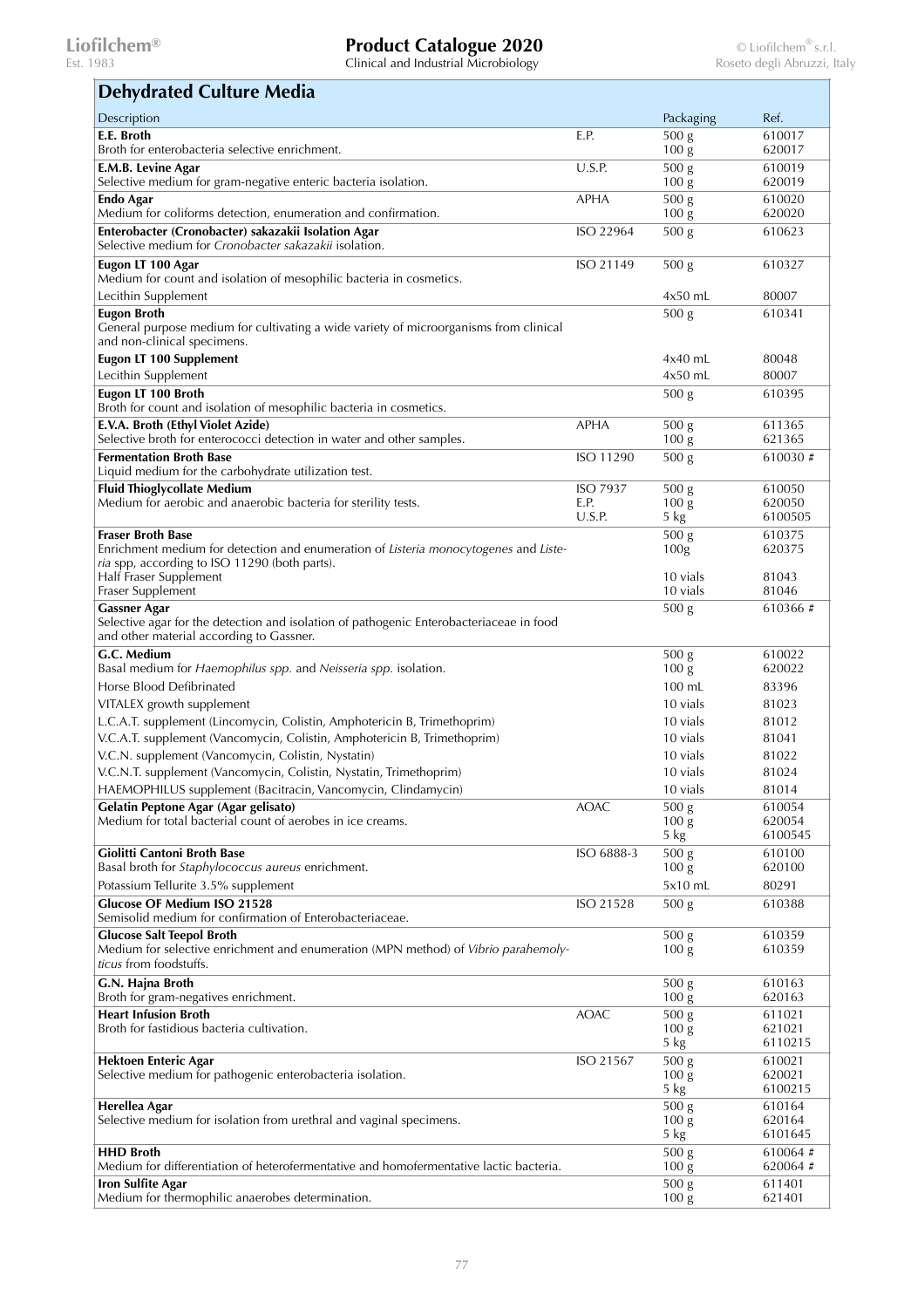Clinical and Industrial Microbiology

### **Isosensitest Agar**  Medium for susceptibility test. 500 g 100 g 611265 621265 **Kanamycin Aesculin Azide Agar**  Selective medium for isolation of group D streptococci in food.  $APHA$  500 g  $100 \mathrm{g}$ 610190 620190 **Kligler Iron Agar**  Differential medium for enterobacteria identification. ISO 10273 500 g  $100 \mathrm{g}$ 610023 620023 **Lactose Broth**  Broth for coliforms detection.  $\overline{ISO\ 9308-2}$  500 g 100 g 611202 621202 **Lactose Gelatin Medium**  Dehydrated medium for the identification of *C. perfringens* by lactose and gelatin test. ISO 7937 500 g 610360 **Lactose Sulfite Broth**  Selective medium for the detection and enumeration of spores of *Clostridium perfringens* in food products.  $\frac{1}{500 \text{ g}}$  610358 **Lauryl Pepto Broth**  Broth for selective enrichment of coliforms in water and dairy products. ISO 7251 500 g 100 g 610189 620189 **Lauryl Sulfate Tryptose Broth Modified (m-LST)**  Selective medium for the enrichment of *Cronobacter sakazakii*.  $ISO 22964 500 g 610247$ **Lauryl Tryptose Broth**  Broth for selective enrichment of coliforms in water and dairy products.  $\sqrt{1507251}$  500 g  $100 \mathrm{g}$ 610085 620085 **Koser Citrate Medium**  Medium for enterobacteria differentiation on the basis of their capability of utilizing citrate as the sole carbon source.  $AOAC$  500 g 100 g 610165 620165 **LB Agar**  Medium for cultivation of recombinant *Escherichia coli*. 500 g 610245 **LB Medium (Luria Bertani)**  Medium for cultivation of recombinant *Escherichia coli*.  $\overline{500}$  g  $100 \mathrm{g}$ 610084 620084 **Legionella CYE Agar Base (w/o ACES and α-Chetoglutaric Acid)**  Basal medium for *Legionella spp.* isolation.  $\overline{ISO\ 11731\ 500\ g}$  $100 \mathrm{g}$ 610125 620125 Legionella (BCYE) growth supplement (Aces, L-cysteine, Ferric pyrophosphate, α-ketoglutanate). ISO 11731 10 vials 81056 Legionella (BCYE) growth supplement w/o L-Cysteine 10 vials 10 vials 81091 Legionella (BMPA) supplement (Cefamandole, Polymyxin B, Anisomycin) 10 vials 81002 Legionella (GVPC) supplement (Glycine, Vancomycin, Polymyxin B, Cycloheximide). ISO 11731 10 vials 81008 Legionella (MWY) supplement (Anisomycin, Polymyxin B, Vancomycin, Glycine, Bromothynol Blue, Bromocrystal Purple). 10 vials 81019 **Letheen Agar Base**  Basal medium for coefficient phenol detection of quaternary ammonium disinfectants. 500 g  $100 \mathrm{g}$ 610076 620076 Letheen supplement (Lecithin) 4x50 mL 80008  $\mu$  Tween 80 supplement  $2x50$  mL  $80031$ **Letheen Broth Base**  Basal medium for coefficient phenol detection of quaternary ammonium disinfectants. AOAC 500 g 100 g 610208 620208 Letheen supplement (Lecithin) 4x50 mL 80008 Tween 80 supplement  $2x50$  mL  $30031$ **Letheen Broth Modified**  Medium for the evaluation of bactericidal activity of quaternary ammonium base.  $ISO\ 21149$   $500\ g$  610328 Tween 80 supplement  $2x50$  mL  $30031$ **Listeria Enrichment Broth Base (Lovett)**  Broth for enrichment of Listeria spp. according to Lovett formulation.  $APHA$  500 g  $100 \text{ g}$ 610326 620326 Listeria Supplement for Enrichment (FDA/IDF) Selective supplement for *Listeria* isolation. 10 vials 81045 **Listeria Fraser Broth**  Basal medium for *Listeria monocytogenes* selective enrichment. ISO 11290-1 500 g 100 g 610166 620166 Listeria Fraser supplement (Ferric ammonium citrate) 10 vials 81028 Listeria Fraser supplement (liquid) and the control of the control of the control of the control of the control of the control of the control of the control of the control of the control of the control of the control of th **Listeria Oxford Agar Base**  Basal medium for selective isolation and differentiation of L. monocytogenes.  $\overline{ISO\ 11290-1}$  500 g  $100 \mathrm{g}$ 610167 620167 Listeria Oxford supplement (Cefotetan, Fosfomycin) 10 vials 81027 **Listeria Oxford Agar Base ISO 11290**  Basal medium w/o antibiotics and acriflavine for the isolation of *L. monocytogenes.*  $\overline{15011290-1}$  500 g 610231 Listeria Oxford with CEF/FOS/COL/CYC/ACR supplement (Cefotetan, Fosfomycin, Colistin, Cycloheximide, Acriflavine) 10 vials 81629 **Listeria Palcam Agar Base**  Basal medium for selective isolation and differentiation of *L. monocytogenes*. ISO 11290-1 500 g 100 g 610168 620168 Listeria Palcam supplement (Polymyxin B, Ceftazidime, Acriflavina HCl) 10 vials 81026 **Listeria U.V.M. 1 Broth**  Broth for *Listeria monocytogenes* selective enrichment.  $USDA-FSIS$  500 g  $100 \mathrm{g}$ 610031 620031 **Dehydrated Culture Media** Description Packaging Ref.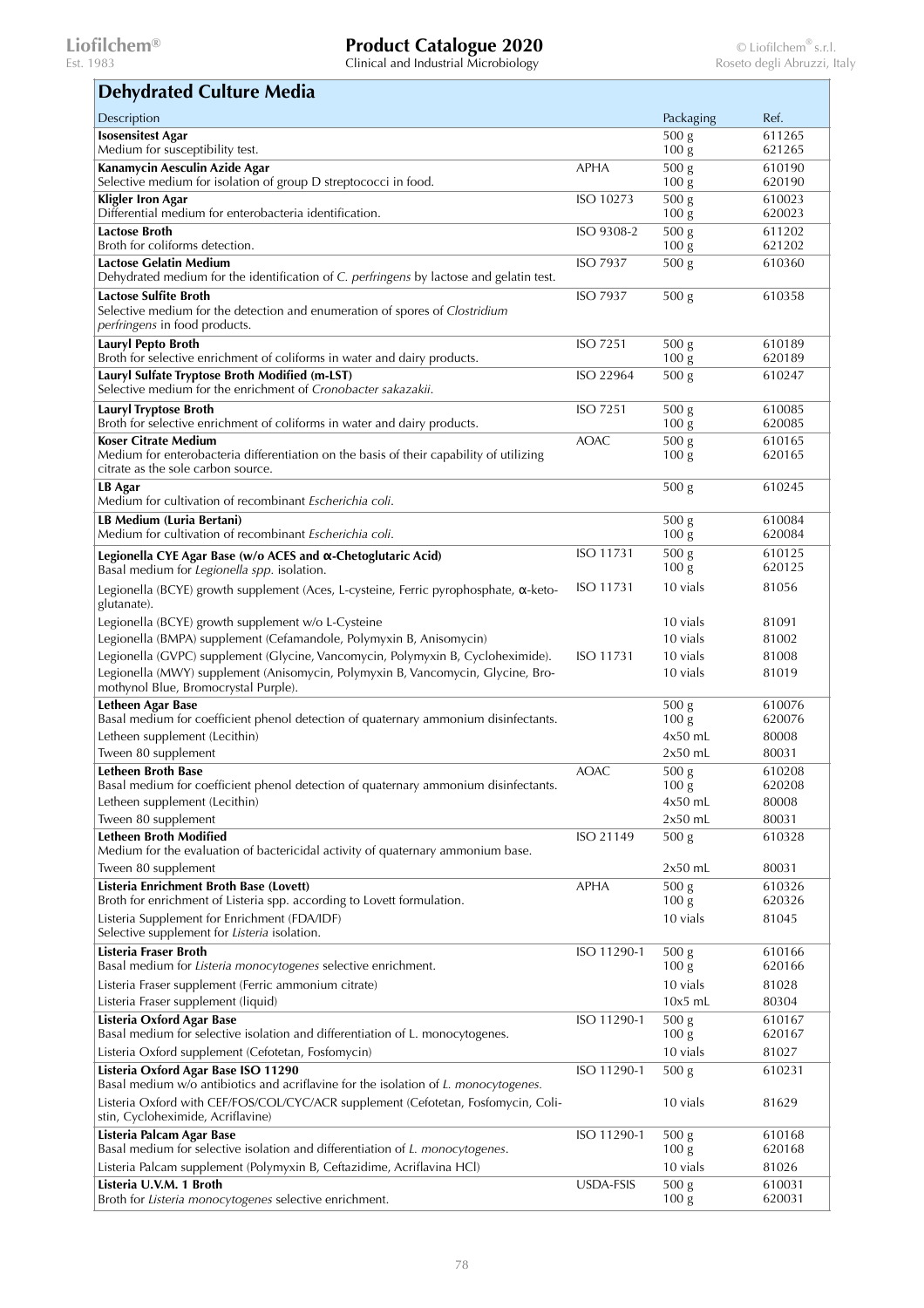| <b>Dehydrated Culture Media</b>                                                                                                                         |             |                                       |                   |
|---------------------------------------------------------------------------------------------------------------------------------------------------------|-------------|---------------------------------------|-------------------|
| Description                                                                                                                                             |             | Packaging                             | Ref.              |
| Listeria U.V.M. 2 Broth<br>Broth for Listeria monocytogenes selective enrichment.                                                                       | USDA-FSIS   | 500 <sub>g</sub><br>100 <sub>g</sub>  | 610045<br>620045  |
| <b>Litmus Milk</b><br>Medium for the maintenance of lactic acid bacteria and for the determination of bacte-                                            |             | 500 <sub>g</sub>                      | 610318            |
| rial action on milk.<br>Lowenstein Jensen Medium                                                                                                        |             |                                       |                   |
| Selective medium for mycobacteria isolation.                                                                                                            |             | 500 <sub>g</sub><br>100 <sub>g</sub>  | 610026<br>620026  |
| Glycerol supplement (Glycerol)                                                                                                                          |             | $4x50$ mL                             | 80021             |
| Lysine Decarboxylase Broth<br>Broth for the detection of the production of Lysine decarboxylase by Enterobacteriaceae.                                  | <b>APHA</b> | 500 <sub>g</sub>                      | 610303            |
| Lysine Iron Agar<br>Differential medium for enterobacteria isolation.                                                                                   |             | 500 <sub>g</sub><br>100 <sub>g</sub>  | 610027<br>620027  |
| M17 Agar<br>Medium for lactic streptococci cultivation.                                                                                                 |             | 500 <sub>g</sub><br>100 <sub>g</sub>  | 610192<br>620192  |
| M.R.S. Agar                                                                                                                                             | ISO 15214   | 500 <sub>g</sub>                      | 610024            |
| Basal medium for Lactobacillus isolation.                                                                                                               |             | 100 <sub>g</sub>                      | 620024            |
| Tween 80 supplement                                                                                                                                     |             | $2x50$ mL                             | 80031             |
| M.R.S. Broth<br>Basal medium for <i>Lactobacillus</i> enrichment and isolation.                                                                         | ISO 15214   | 500 <sub>g</sub><br>100 <sub>g</sub>  | 610025<br>620025  |
| Tween 80 supplement                                                                                                                                     |             | $2x50$ mL                             | 80031             |
| M.S.R.V. (Modified Semisolid Rappaport Vassiliadis) Medium Base                                                                                         |             | 500 <sub>g</sub>                      | 610018            |
| Semisolid basal medium for selective isolation of motile Salmonella spp.                                                                                |             | 100 <sub>g</sub>                      | 620018            |
| Novobiocin supplement                                                                                                                                   | ISO 6579    | 10 vials                              | 81021             |
| MacConkey Agar<br>Selective and differential medium for coliforms and intestinal pathogens isolation.                                                   | E.P.        | 500 <sub>g</sub><br>100 <sub>g</sub>  | 610028<br>620028  |
|                                                                                                                                                         |             | 5 kg                                  | 6100285           |
| MUG supplement                                                                                                                                          |             | 10 vials                              | 81020             |
| MacConkey Agar w/o Crystal Violet<br>Differential moderately selective medium for enterobacteria isolation.                                             |             | 500 g<br>100 <sub>g</sub>             | 610195<br>620195  |
| MacConkey Agar w/o Bile Salt                                                                                                                            |             | 500 g                                 | 610128            |
| Selective and differential medium for coliforms isolation with Proteus spp. swarming<br>inhibition.                                                     |             |                                       |                   |
| <b>MacConkey Broth</b><br>Selective and differential broth for the detection of coliforms in water, milk and other<br>materials of sanitary importance. | E.P.        | 500 <sub>g</sub>                      | 610337            |
| <b>MacConkey Broth (Purple)</b><br>Selective and differential broth for coliforms isolation (with BCP).                                                 |             | 500 <sub>g</sub><br>100 <sub>g</sub>  | 610171<br>620171  |
| MacConkey Broth Modified (w/o NaCl)                                                                                                                     |             | 500 <sub>g</sub>                      | 610149            |
| Selective and differential broth for coliforms isolation (with BCP).                                                                                    |             | 100 <sub>g</sub>                      | 620149            |
| MacConkey MUG Agar<br>Selective and differential medium for Escherichia coli isolation.                                                                 |             | 500 <sub>g</sub><br>$100\,\mathrm{g}$ | 610170<br>620170  |
|                                                                                                                                                         |             | 5 kg                                  | 6101705           |
| <b>MacConkey Sorbitol Agar</b>                                                                                                                          |             | 500 g                                 | 610108            |
| Selective and differential medium for E. coli O157 isolation.                                                                                           |             | 100 <sub>g</sub>                      | 620108            |
| Cefixime Tellurite Supplement<br><b>Malonate Broth</b>                                                                                                  |             | 10 vials<br>500 <sub>g</sub>          | 81082<br>610172   |
| Broth for enterobacteria differentiation.                                                                                                               |             | 100 <sub>g</sub>                      | 620172            |
| Malt Agar                                                                                                                                               | <b>AOAC</b> | $\overline{500}$ g                    | 610101            |
| Medium for yeasts and moulds isolation and enumeration.                                                                                                 |             | 100 <sub>g</sub>                      | 620101<br>610173  |
| <b>Malt Extract Agar</b><br>Medium for yeasts and moulds isolation and enumeration.                                                                     |             | 500 <sub>g</sub><br>100 <sub>g</sub>  | 620173            |
| <b>Malt Extract Broth</b><br>Broth for yeasts and moulds culture.                                                                                       | <b>AOAC</b> | 500 g<br>100 <sub>g</sub>             | 610069<br>620069  |
| <b>Malt Yeast CAF Agar</b>                                                                                                                              |             | 500 <sub>g</sub>                      | 610246#           |
| Selective medium for cultivating yeasts and moulds.                                                                                                     |             |                                       |                   |
| <b>Maltose</b>                                                                                                                                          |             | 500 <sub>g</sub>                      | 611602            |
| <b>Mannitol Motility Test Medium</b><br>Medium for differentiation of Enterobacteriaceae.                                                               |             | 500 <sub>g</sub><br>100 <sub>g</sub>  | 610235<br>620235  |
| <b>Mannitol Salt Agar</b>                                                                                                                               | EP, USP, JP | 500 <sub>g</sub>                      | 610029            |
| Selective medium for pathogenic staphylococci isolation.                                                                                                |             | 100 <sub>g</sub><br>5 kg              | 620029<br>6100295 |
| <b>Maximum Recovery Diluent</b>                                                                                                                         | ISO 6887-1  | 500 <sub>g</sub>                      | 610077            |
| Isotonic diluent for microorganisms optimal recovery.                                                                                                   | 98/83/EC    | 100 <sub>g</sub>                      | 620077            |
| m-CP Agar Base<br>Basal medium for selective isolation of C. perfringens in waters.                                                                     |             | 500 <sub>g</sub><br>$100\,\mathrm{g}$ | 610199<br>620199  |
| m-CP supplement                                                                                                                                         |             | 10 vials                              | 81034             |
| m-CP Supp.A Phenolphtalein diphosphate                                                                                                                  |             | 10 vials                              | 81070             |
| m-CP Supp.B Ferric chloride                                                                                                                             |             | 10 vials                              | 81071             |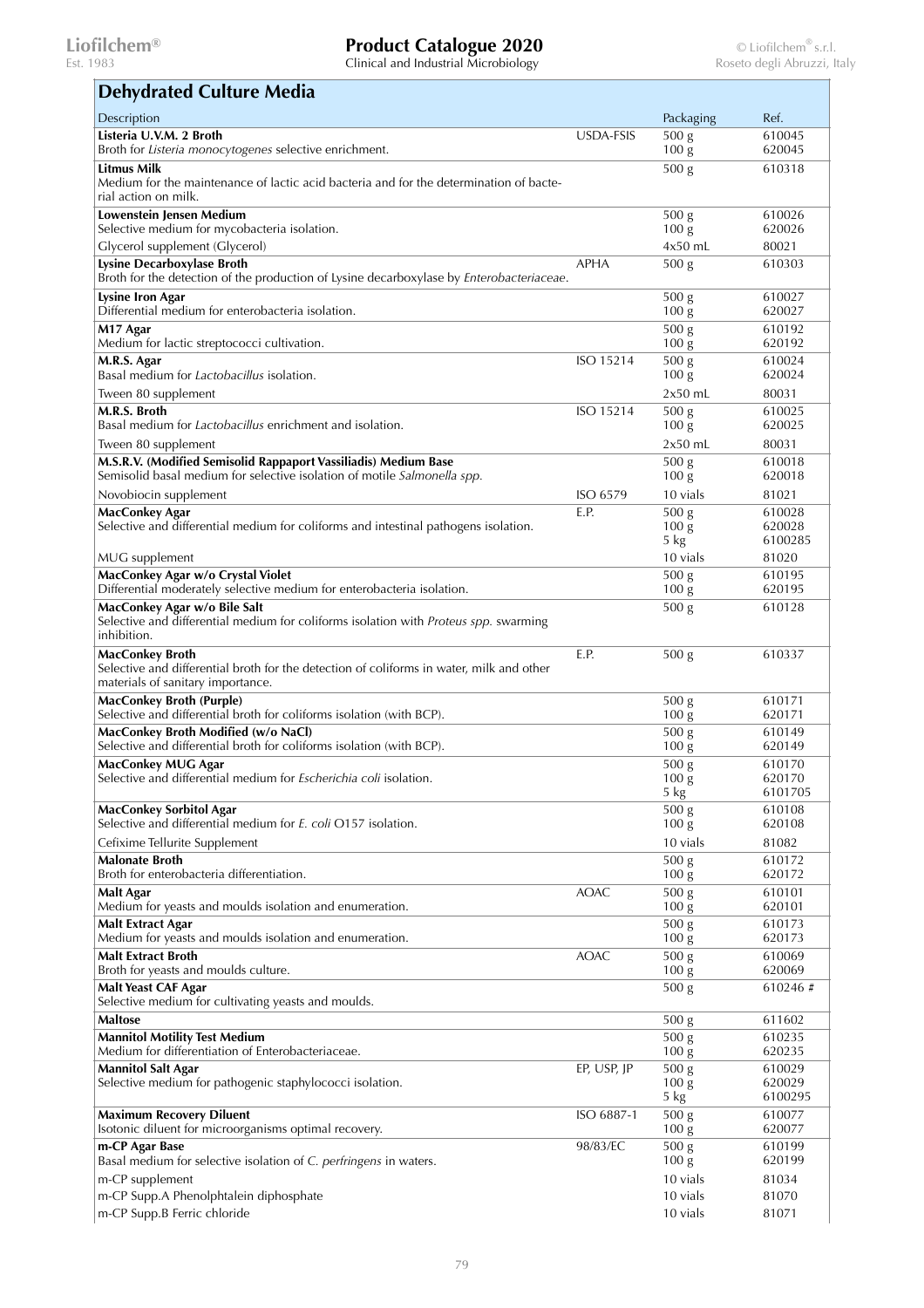Clinical and Industrial Microbiology

### m-CP Supp.C Indoxyl B-D-Glucoside 81072 **m-ENDO Agar LES**  Medium for coliforms enumeration in water by membrane filtration. APHA 500 g 100 g 611011 621011 **m-ENDO Broth**  Broth for coliforms counting in water by membrane filtration. APHA 500 g  $100 \mathrm{g}$ 610220 620220 **m-FC Agar Base**  Selective basal medium for fecal coliforms isolation and enumeration by membrane filtration method. APHA 500 g  $100 \mathrm{g}$ 5 kg 611012 621012 6110125 Rosolic acid supplement 10 vials 81029 **m-FC Broth Base**  Selective basal Broth for fecal coliforms isolation and enumeration by membrane filtration method.  $APHA$  500 g 100 g 610162 620162 Rosolic acid supplement and the supplement of the state of the state and the state and the state and the state  $81029$ **Microbial Content Test Agar Base**  Basal medium for bacterial count determination with inactivation of disinfectants. 500 g 610094 Lecithin supplement 4x50 mL 80007 Tween 80 supplement 80031 and 80031 and 80031 and 80031 and 80031 and 80031 and 80031 and 80031 and 80031 and 80031 and 80031 and 80031 and 80031 and 80031 and 80031 and 80031 and 80031 and 80031 and 80031 and 80031 and 80 **Middlebrook 7 H 10 Agar Base**  Basal medium for mycobacteria cultivation. 500 g  $100 \mathrm{g}$ 611022 621022 Middlebrook 7 H 10 supplement (Oleic acid, Glucose, NaCl) and the state of the state of the state and 81035 Glycerol supplement (Glycerol) and the control of the control of the control of the control of the control of the control of the control of the control of the control of the control of the control of the control of the con **Milk Plate Count Agar**  Medium for bacterial count in milk and dairy products. 500 g  $100 \mathrm{g}$ 610073 620073 **Motility Indole Urea Agar**  Medium for Enterobacteriaceae identification. 500 g 610236 **Motility Nitrate CP Medium**  Selective medium for motile nitrate-utilizing microorganisms (*P. aeruginosa*, *C. perfringens*). 500 g 610371 **Motility Test Agar**  Medium for the detection of motility of gram-negative enteric bacilli. 500 g  $100 \mathrm{g}$ 610132 620132 **MRS Broth w/o Glucose**  Liquid medium for cultivating lactobacilli from clinical and nonclinical specimens. Tween 80 supplement 500 g  $100 \mathrm{~g}$  $2x50$  mL 610144 620144 80031 **MRS-IM + Maltose Agar**  Medium for counting probiotic bacteria.  $\overline{500 g}$ 100 g 610067 620067  $\frac{1}{2}$  Tween 80 supplement  $\frac{80031}{2}$ **MRS-IM + Glucose Agar**  Medium for counting probiotic bacteria. 500 g 100 g 610068 620068 Tween 80 supplement 80031 Dicloxacillin Supplement 10 vials 81094 **MR-VP Broth**  Broth for carrying out Methyl Red (MR) and Voges-Proskauer (VP) tests. ISO 6785 ISO 6579  $\overline{500}$  g  $100 \mathrm{g}$ 610032 620032 **Mueller Hinton Agar II**  Medium for susceptibility test (Kirby Bauer method), low concentration of thyminethymidine with  $Ca^{++}$  and  $Mg^{++}$  $CLSI$  500 g 100 g 5 kg 610627 620627 6106275 **Mueller Hinton Broth II**  Broth for susceptibility test by dilution method, low concentration of thymine-thymidine with Ca++ and Mg++. CLSI 500 g 100 g 610218 620218 **Muller Kauffmann Broth Base**  Basal broth for *Salmonella spp.* selective enrichment.  $\overline{ISO\ 6785}$  500 g  $100 \mathrm{g}$ 610035 620035 **Muller Kauffmann supplement (Iodine, Potassium iodide, Brilliant green)** 2x50 mL Iodine 50 mL B.G. 0.1% 80047 **Muller Kauffmann Tetrathionate Broth Base**  Basal medium for *Salmonella spp.* selective enrichment from water, foodstuffs and fecal samples. ISO 6579 500 g  $100 \mathrm{g}$ 610239 620239 Iodine MKTT Solution 10 tubes x 10 mL 80009 Novobiocin MKTT Supplement 10 vials 81073 **Nitrate Broth**  Broth for the identification of aerobic and facultative anaerobic gram-negative microorganisms by means of the nitrate reduction test. 500 g 610322 **Nutrient Agar**  Medium for non fastidious bacteria growth.  $\overline{ISO 16266 500 g}$  $100 \mathrm{g}$ 5 kg 610036 620036 6100365 **Nutrient Agar Modified**  Medium for the cultivation of non-fastidious bacteria from clinical and non clinical specimens. 500 g 610385 **Dehydrated Culture Media** Description Packaging Ref.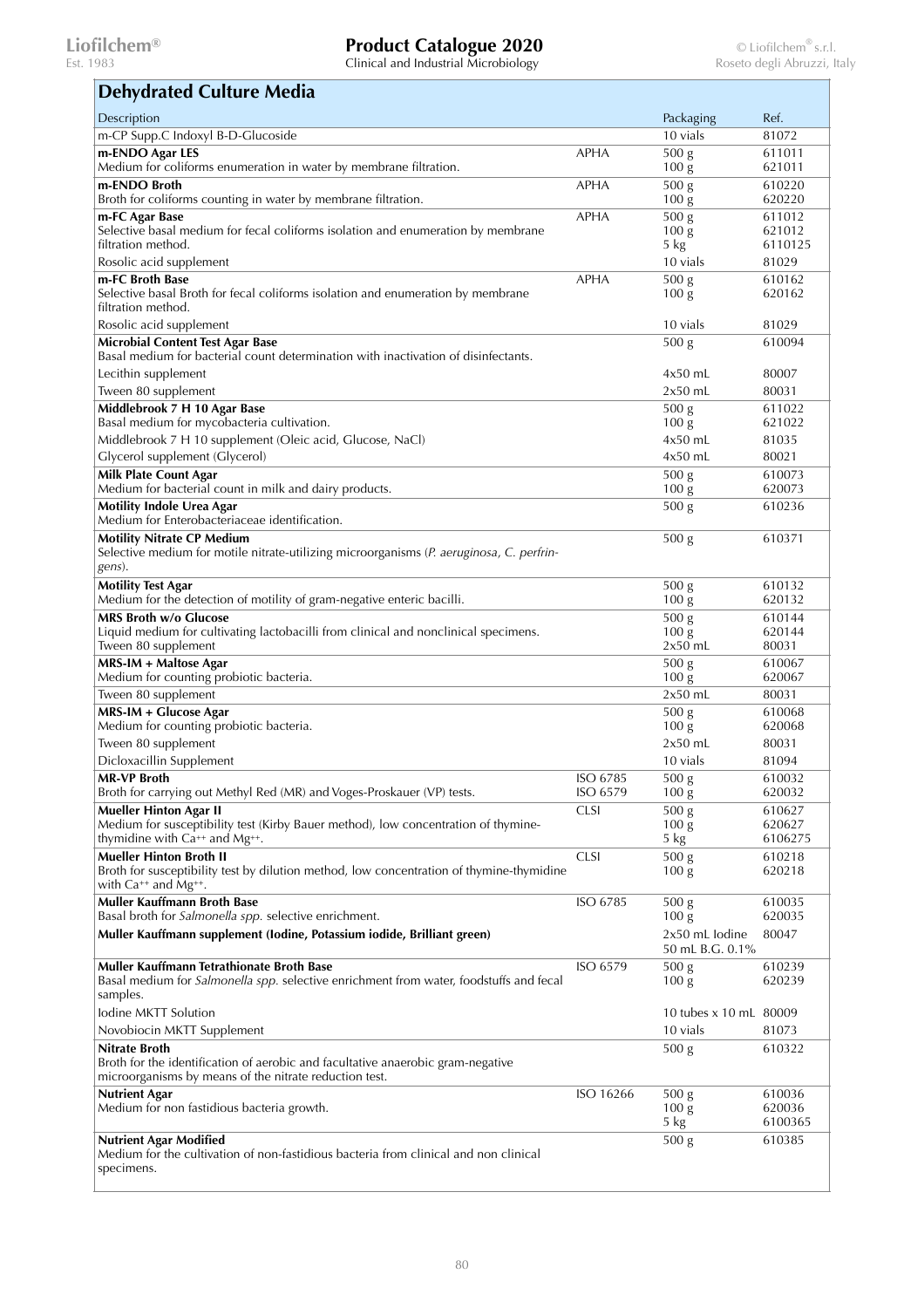Clinical and Industrial Microbiology

### **Nutrient Broth**  Broth for non fastidious bacteria growth. APHA 500 g  $100 \mathrm{g}$ 5 kg 610037 620037 6100375 **Nutrient Broth no.2**  Broth for non fastidious bacteria growth. Base Broth for the enrichment of *Campylobacter spp.* ISO 17995 500 g  $100 \mathrm{g}$ 610217 620217 Campylobacter Preston supplement (Polymyxin B, Trimethoprim, Cyclohexinide, Rifampicin) 10 vials 81004 Campylobacter growth supplement (Sodium pyruvate, Sodium metabisulphite, Ferrous sulphate) 10 vials 81050 Lysed Horse Blood 100 mL 83397 **Nutrient Broth no.2 ISO 10272-1**  For the cultivation and enrichment of less fastidious bacteria for the establishment of permanent cultures, as well as a base in the preparation of special media, according to ISO 10272-1  $ISO$  10272-1 500 g 610393 **O.F. Basal Medium**  Medium for the detection of oxidative and fermentative carbohydrate degradation, particularly for the differentiation of gram-negative intestinal bacteria. 500 g 610304 **O.G.Y.E. Agar Base**  Basal medium for selective enumeration of yeasts and moulds. ISO 21527-1 ISO 21527-2 500 g  $100 \text{ g}$ 5 kg 610202 620202 6102025 O.G.Y.E. supplement (Oxytetracycline) 10 vials 81018 **Orange Serum Agar**  Medium for isolation and count of bacteria and yeasts in citrus fruit and by-products. APHA 500 g 100 g 5 kg 610078 620078 6100785 **Orange Serum Broth**  Broth for cultivation and enumeration of microorganisms associated with spoilage of citrus products. 500 g 610307 **Ornithine Decarboxylase Broth**  Broth for the detection of the production of ornithine decarboxylase by *Enterobacteriaceae*. 500 g 610305 **P.P.L.O. Broth**  Broth for mycoplasma cultivation.  $\overline{APHA}$  500 g 100 g 610109 620109 **Peptone Water**  Medium for indole production detection. ISO 7251 500 g  $100 \mathrm{g}$ 610038 620038 **Pfizer Selective Enterococcus Agar**  Medium for selective isolation, cultivation and enumeration of *Enterococcus spp.* 500 g 610319 **Phenol Red Agar Base**  Base medium used with the addition of carbohydrates for differentiating pure culture of bacteria based on sugar fermentation reactions. 500 g 610308 **Phenol Red Broth Base**  Broth for carbohydrates fermentation studies. 500 g  $100 \mathrm{g}$ 610174 620174 **Phenylalanine Agar**  Medium for enterobacteria differentiation.  $\frac{1}{500}$  g 100 g 610039 620039 Ferric chloride 10% 2x25 mL 80272 **Phenylalanine Malonate Broth**  Broth for enterobacteria differentiation. 500 g 100 g 610075 620075 Ferric chloride 10% 2x25 mL 80272 **Plate Count Agar**  Medium for total bacterial count detection in foodstuffs and water. ISO 4833 500 g  $100 \mathrm{g}$ 5 kg 610040 620040 6100405 **Potato Dextrose Agar**  Medium for yeasts and moulds enumeration in food and dairy products. E.P.  $500 g$ 100 g 5 kg 610102 620102 6101025 **Potato Dextrose Broth**  Broth for yeasts and moulds enumeration in food and dairy products. APHA 500 g  $100 \overline{g}$ 5 kg 610106 620106 6101065 **Potato Infusion Agar**  Medium for *Brucella spp.* isolation.  $\overline{500}$  g 100 g 610011 620011 **Proteose Peptone**  Special peptone obtained by enzymatic hydrolysis of animal tissue. 500 g 612201 **Pseudomonas Agar Base**  Basal medium for selective isolation of *Pseudomonas spp.*   $\overline{ISO 12780}$  500 g 100 g 610071 620071 Glycerol supplement (Glycerol) 60021 and 50021 and 50021 and 4x50 mL 80021 C.F.C. (Pseudomonas) supplement (Cetrimide, Fucidin, Cephalordine) 10 vials 81049 C.N. (Pseudomonas) supplement (Cetrimide, Nalidix acid) ISO 12780 10 vials 81006 Pseudomonas PP Supplement **10 vials 81093** 81093 **Pseudomonas Agar F**  ISO 12780 500 g 610309 **Dehydrated Culture Media** Description Packaging Ref.

Medium for the enhancement of fluorescin production by *Pseudomonas spp.*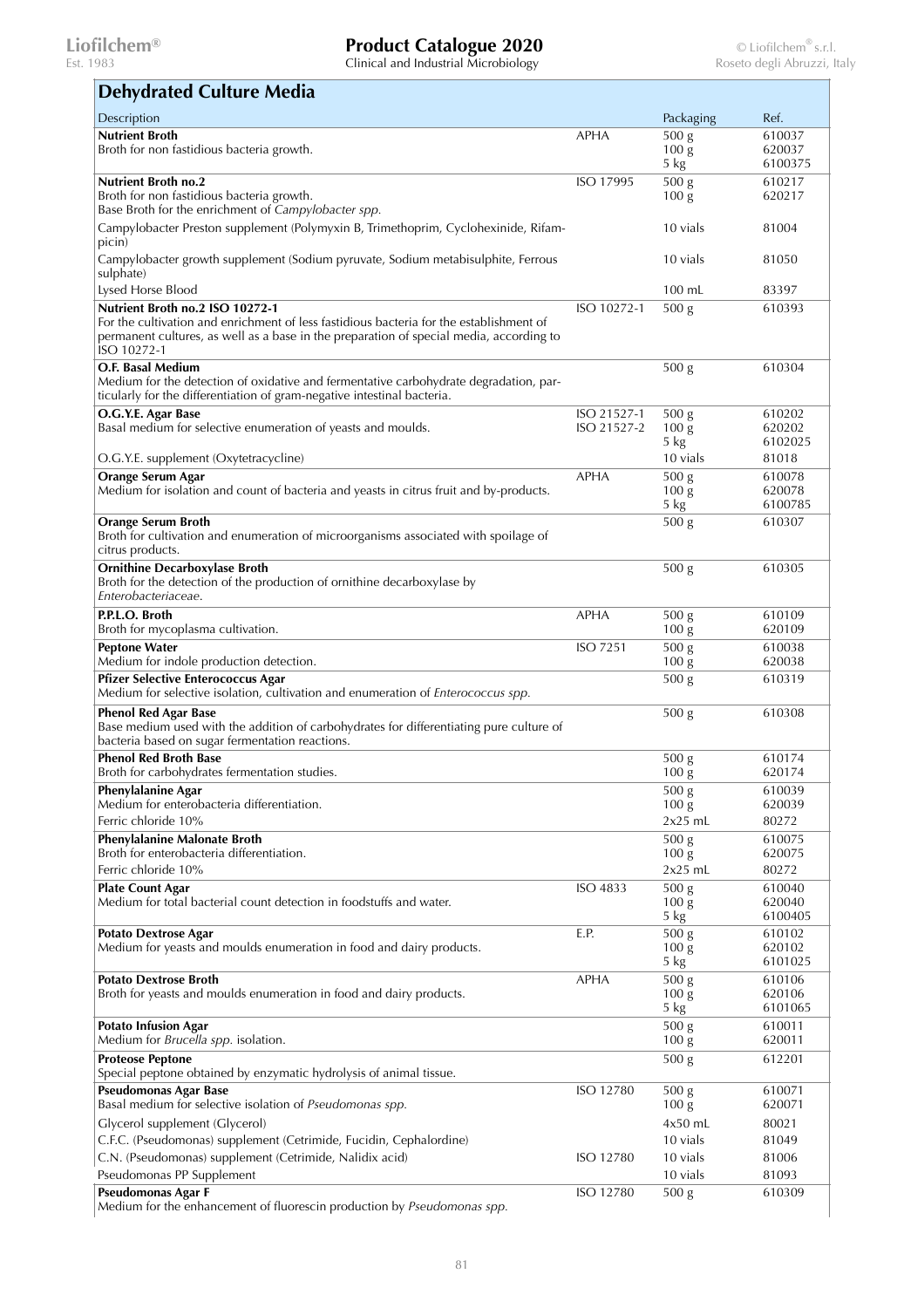Est. 1983 Clinical and Industrial Microbiology Roseto degli Abruzzi, Italy

 $\overline{\phantom{a}}$ 

### $\mathbf{r}$ **Dehydrated Culture Media**

| Dehydrated Culture Media                                                                                                                                  |                      |                                                |                             |
|-----------------------------------------------------------------------------------------------------------------------------------------------------------|----------------------|------------------------------------------------|-----------------------------|
| Description                                                                                                                                               |                      | Packaging                                      | Ref.                        |
| Glycerol supplement                                                                                                                                       |                      | 4x50 mL                                        | 80021                       |
| Pseudomonas Agar P<br>Medium for the enhancement of pyocyanin production by Pseudomonas spp.                                                              | U.S.P.               | 500 g                                          | 610310                      |
| <b>Purple Glucose Agar</b><br>Medium for enterobacteria isolation and differentiation.                                                                    | ISO 21528-2          | 500 <sub>g</sub><br>100 <sub>g</sub>           | 610194<br>620194            |
| <b>Purple Lactose Agar</b><br>Medium for coliforms isolation and differentiation.                                                                         |                      | 500 g<br>$100\,\mathrm{g}$                     | 610044<br>620044            |
| R <sub>2</sub> Agar<br>Medium for heterotrophic microorganisms count in the examination of potable water.                                                 | E.P.                 | 500 g<br>$100\,\mathrm{g}$                     | 610129<br>620129            |
| <b>Rappaport Vassiliadis Broth</b><br>Selective enrichment Broth for Salmonella isolation.                                                                | ISO 6785<br>ISO 6579 | 500 <sub>g</sub><br>$100\,\mathrm{g}$          | 610175<br>620175            |
| <b>Reinforced Clostridial Agar</b><br>Medium for isolation and enumeration of anaerobes, specially Clostridium spp.                                       | ISO 6461-1           | 500 g<br>100 <sub>g</sub>                      | 610096<br>620096            |
| Rogosa Agar<br>Selective basal medium for lactobacilli isolation and enumeration.                                                                         |                      | 500 <sub>g</sub><br>100 <sub>g</sub>           | 610176<br>620176            |
| Tween 80 supplement                                                                                                                                       |                      | $2x50$ mL                                      | 80031                       |
| Rogosa Broth<br>Selective basal broth for lactobacilli culture.                                                                                           |                      | 500 <sub>g</sub><br>100 <sub>g</sub>           | 610177<br>620177            |
| Tween 80 supplement                                                                                                                                       |                      | $2x50$ mL                                      | 80031                       |
| Rose Bengal Agar Base<br>Basal Broth for selective isolation and enumeration of yeasts and moulds.                                                        | <b>APHA</b>          | 500 <sub>g</sub><br>100 <sub>g</sub><br>$5$ kg | 610178<br>620178<br>6101785 |
| Chloramphenicol supplement                                                                                                                                |                      | 10 vials                                       | 81017                       |
| Rose Bengal CAF Agar<br>Selective medium for yeasts and moulds isolation and enumeration.                                                                 | <b>APHA</b>          | 500 <sub>g</sub><br>100 <sub>g</sub>           | 610090<br>620090            |
| <b>Sabouraud Dextrose Agar</b><br>Medium for yeasts and moulds isolation.                                                                                 | harmonized<br>EP     | 500 <sub>g</sub><br>100 <sub>g</sub><br>5 kg   | 610103<br>620103<br>6101035 |
| Chloramphenicol supplement                                                                                                                                |                      | 10 vials                                       | 81017                       |
| Gentamicin supplement<br><b>Sabouraud Dextrose Broth</b>                                                                                                  | harmonized           | 10 vials<br>500 <sub>g</sub>                   | 81033<br>610104             |
| Broth for yeasts, moulds and acidophilic bacteria cultivation.                                                                                            | EP                   | 100 <sub>g</sub>                               | 620104                      |
| <b>Sabouraud CAF Agar</b><br>Selective medium for yeasts and moulds isolation.                                                                            | <b>APHA</b>          | 500 <sub>g</sub><br>100 <sub>g</sub>           | 610203<br>620203            |
| Sabouraud CAF (50 mg) Agar<br>Selective medium for the isolation, identification and cultivation of pathogenic and<br>nonpathogenic fungi.                |                      | 500 <sub>g</sub>                               | 610625                      |
| <b>Sabouraud CAF Agar + Actidione</b><br>Selective medium for dermatophyte isolation.                                                                     |                      | 500 <sub>g</sub><br>$100\,\mathrm{g}$          | 610179<br>620179            |
| <b>Sabouraud Maltose Agar</b><br>Acid medium for the isolation of dermatophytes, other fungi and yeasts.                                                  | U.S.P.               | 500 g<br>100 <sub>g</sub>                      | 610146<br>620146            |
| <b>Schaedler Agar Base</b><br>Basal medium for anaerobic bacteria isolation.                                                                              |                      | 500 <sub>g</sub><br>100 <sub>g</sub>           | 610043<br>620043            |
| Sheep Blood Defibrinated                                                                                                                                  |                      | 50 mL                                          | 83296                       |
| Vitamin K 1% supplement                                                                                                                                   |                      | $5x5$ mL                                       | 80053                       |
| Schaedler supplement (Kanamycin, Vancomycin)<br><b>Schaedler Broth</b>                                                                                    |                      | 10 vials                                       | 81054<br>610137             |
| Broth for anaerobic bacteria cultivation.                                                                                                                 |                      | 500 g<br>$100\,\mathrm{g}$                     | 620137                      |
| <b>Schwarz Differential Medium</b><br>Medium used in the brewing industry for the differentiation of brewing yeasts from wild<br>yeasts.                  |                      | 500 g                                          | 610127                      |
| <b>Selenite Broth</b><br>Broth for selective enrichment of Salmonella spp.                                                                                | <b>APHA</b>          | 500 <sub>g</sub><br>100 <sub>g</sub>           | 610145<br>620145            |
| <b>Selenite Cystine Broth</b><br>Medium for selective enrichment of Salmonella spp.                                                                       | ISO 6785             | 5 kg<br>500 g<br>100 <sub>g</sub>              | 6101455<br>610150<br>620150 |
| S.F. Broth<br>Broth medium for fecal streptococci isolation.                                                                                              | <b>AOAC</b>          | 500 <sub>g</sub><br>100 <sub>g</sub>           | 610180<br>620180            |
| Sierra Lipolytic Agar<br>Medium for lipolytic bacteria isolation.                                                                                         |                      | 500 <sub>g</sub><br>$100\,\mathrm{g}$          | 611015<br>621015            |
| <b>SIM Medium</b><br>Differential medium for indole, motility and $H_2S$ tests.                                                                           |                      | 500 g<br>100 <sub>g</sub>                      | 610181<br>620181            |
| <b>Simmons Citrate Agar</b><br>Differential medium for enterobacteria identification based on the utilization of citrate<br>as the sole source of carbon. | ISO 10273            | 500 g<br>$100\,\mathrm{g}$                     | 610046<br>620046            |
| <b>Slanetz-Bartley Agar Base</b><br>Selective basal medium for fecal streptococci isolation and enumeration.                                              | ISO 7899-2           | 500 <sub>g</sub><br>$100\,\mathrm{g}$          | 610134<br>620134            |
| TTC 1% supplement                                                                                                                                         |                      | $5x10$ mL                                      | 80300                       |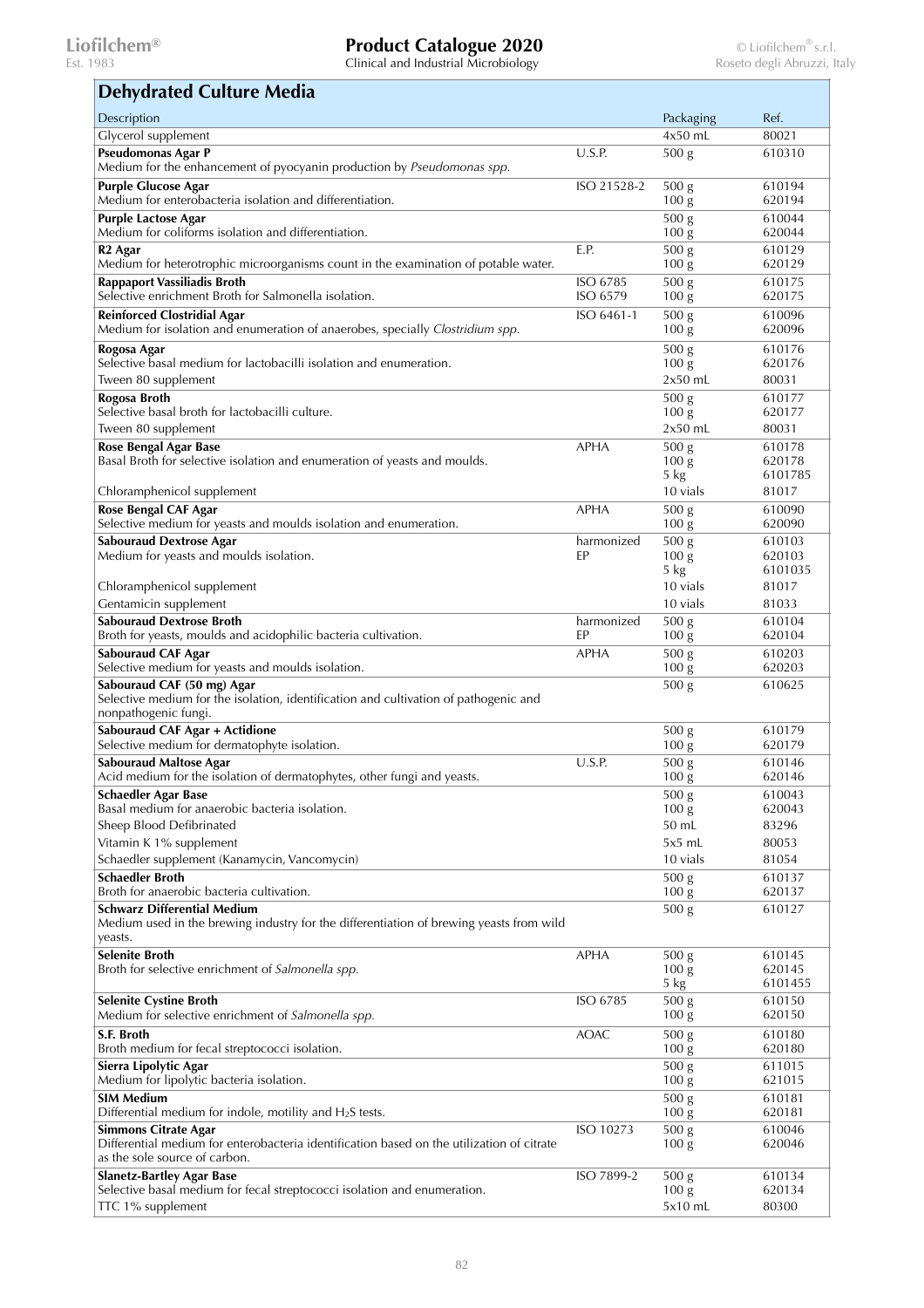| <b>Dehydrated Culture Media</b>                                                                              |                         |                                      |                     |
|--------------------------------------------------------------------------------------------------------------|-------------------------|--------------------------------------|---------------------|
| Description                                                                                                  |                         | Packaging                            | Ref.                |
| <b>Slanetz-Bartley Agar + TTC</b>                                                                            | ISO 7899-2              | 500 <sub>g</sub>                     | 610147              |
| Selective medium for fecal streptococci isolation and enumeration.                                           |                         | 100 <sub>g</sub>                     | 620147              |
| <b>SPS Agar</b>                                                                                              | APHA                    | 5 kg<br>500 <sub>g</sub>             | 6101475<br>610148   |
| Selective medium for <i>Clostridium perfringens</i> and sulphite-reducing bacteria isolation                 |                         | 100 <sub>g</sub>                     | 620148              |
| and enumeration.                                                                                             |                         |                                      |                     |
| S.S. Agar Modified                                                                                           |                         | 500 <sub>g</sub>                     | 610042              |
| Selective medium for Salmonella and Shigella isolation.                                                      |                         | 100 <sub>g</sub><br>5 kg             | 620042<br>6100425   |
| Staphylococcus 110 Agar                                                                                      |                         | 500 <sub>g</sub>                     | 611366              |
| Selective medium for staphylococci isolation.                                                                |                         |                                      |                     |
| <b>Stuart Transport Medium</b>                                                                               |                         | 500 <sub>g</sub>                     | 610182              |
| Semisolid medium for transport of clinical specimens and microorganisms.                                     |                         | 100 <sub>g</sub>                     | 620182              |
| TBX Agar<br>Selective chromogenic medium for E. coli detection in food.                                      | ISO 16649-2             | 500 <sub>g</sub><br>100 <sub>g</sub> | 610224<br>620224    |
| T.C.B.S. Agar                                                                                                |                         | 500 g                                | 611010              |
| Selective medium for Vibrio spp. isolation.                                                                  |                         | 100 <sub>g</sub>                     | 621010              |
| <b>Tergitol Agar Base</b>                                                                                    | ISO 9308-1              | 500 <sub>g</sub>                     | 610184              |
| Basal medium for coliforms enumeration and identification.                                                   |                         | 100 <sub>g</sub>                     | 620184              |
| TTC 1% supplement                                                                                            |                         | 5x10 mL                              | 80300               |
| T.S.I. Agar<br>Differential medium for enterobacteria identification.                                        | U.S.P.                  | 500 <sub>g</sub><br>100 <sub>g</sub> | 610055<br>620055    |
| <b>Tetrathionate Broth Base</b>                                                                              | <b>APHA</b>             | 500 g                                | 610183              |
| Basal broth for Salmonella spp. enrichment                                                                   | U.S.P.                  | 100 <sub>g</sub>                     | 620183              |
| Iodine solution (Iodine, Potassium iodide)                                                                   |                         | 5x10 mL                              | 81009               |
| <b>Todd Hewitt Broth</b>                                                                                     |                         | 500 <sub>g</sub>                     | 610051              |
| Broth for haemolytic streptococci culture prior to serological identification.                               |                         | 100 <sub>g</sub>                     | 620051              |
|                                                                                                              | ISO 29981               | $5 \text{ kg}$                       | 6100515             |
| <b>TOS Propionate Agar Base</b><br>Basal medium for detection of bifidobacteria in milk products.            |                         | 500 <sub>g</sub>                     | 610378              |
| <b>MUP Selective Supplement</b>                                                                              |                         | 10 vials                             | 81101               |
| <b>Trichomonas Broth</b>                                                                                     |                         | 500 <sub>g</sub>                     | 610061              |
| Selective base Broth for Trichomonas spp. isolation.                                                         |                         | 100 <sub>g</sub>                     | 620061              |
| Horse Serum                                                                                                  |                         | 100 mL                               | 83810               |
| Tryptic (CTA) Medium                                                                                         |                         | 500 <sub>g</sub>                     | 610185              |
| Semisolid medium for motility test and carbohydrates fermentation.                                           | E.P.                    | 100 <sub>g</sub>                     | 620185<br>610052    |
| <b>Tryptic Soy Agar</b><br>Medium for the growth of a wide variety of microorganisms.                        |                         | 500 <sub>g</sub><br>100 <sub>g</sub> | 620052              |
| <b>Tryptic Soy Broth</b>                                                                                     | E.P.                    | 500 <sub>g</sub>                     | 610053              |
| Broth for the growth of a wide variety of microorganisms.                                                    |                         | 100 <sub>g</sub>                     | 620053              |
|                                                                                                              |                         | 5 kg                                 | 6100535             |
| TSYE Agar (Tryptic Soy Yeast Extract Agar)<br>General use medium for bacteria cultivation.                   | ISO 11290               | 500 <sub>g</sub><br>100 <sub>g</sub> | 610349<br>620349    |
| <b>Tryptone Glucose Extract Agar</b>                                                                         | <b>APHA</b>             | 500 <sub>g</sub>                     | 610089              |
| Medium for cultivation and count of microorganisms in food and water.                                        |                         | 100 <sub>g</sub>                     | 620089              |
| <b>Tryptone Soya Yeast Extract Broth</b>                                                                     | ISO 11290-1             | 500 <sub>g</sub>                     | 610241              |
| Medium for the confirmation of Listeria monocytogenes.                                                       |                         | 100 <sub>g</sub>                     | 620241              |
| <b>Tryptone Sulfite Neomycin Agar</b><br>Medium for Clostridium perfringens detection in food.               |                         | 500 <sub>g</sub><br>100 <sub>g</sub> | 610074<br>620074    |
| <b>Tryptone Water</b>                                                                                        |                         | 500 g                                | 610206              |
| Liquid medium for <i>Escherichia coli</i> detection in food and water.                                       |                         | 100 <sub>g</sub>                     | 620206              |
| <b>Tryptophan Broth</b>                                                                                      | ISO 9308-1              | 500 <sub>g</sub>                     | 610197              |
| Broth of subcultivation for coliform differentiation, and for indole testing in the                          | ISO 6579                | 100 <sub>g</sub>                     | 620197              |
| bacteriological examination of water.<br><b>Tryptose Agar</b>                                                | ISO 6785<br><b>APHA</b> | 500 <sub>g</sub>                     | 610193              |
| Medium for the growth of a wide variety of microorganisms.                                                   |                         | 100 <sub>g</sub>                     | 620193              |
| <b>Tryptose Broth</b>                                                                                        |                         | 500 g                                | 610233              |
| Broth for cultivating and maintaining of fastidious microorganisms, including <i>Brucella</i>                |                         | 100 <sub>g</sub>                     | 620233              |
| spp.                                                                                                         |                         |                                      |                     |
| <b>Tryptose Phosphate Broth</b><br>Broth for the cultivation of a wide variety of fastidious microorganisms. |                         | 500 g<br>$5 \text{ kg}$              | 610364#<br>6103645# |
| Urea Agar Base                                                                                               | ISO 6785                | 500 g                                | 610107              |
| Basal medium for enterobacteria urease test.                                                                 | ISO 6579                | 100 <sub>g</sub>                     | 620107              |
| Urea 40% supplement                                                                                          |                         | $10x5$ mL                            | 80292               |
| Urea Broth                                                                                                   |                         | 500 <sub>g</sub>                     | 610311              |
| Broth for the detection of microorganisms which metabolize urea.                                             |                         |                                      |                     |
| Violet Red Bile Agar MUG<br>Selective medium for isolation and counting of coliforms and Escherichia coli.   |                         | 500 <sub>g</sub><br>100 <sub>g</sub> | 610187<br>620187    |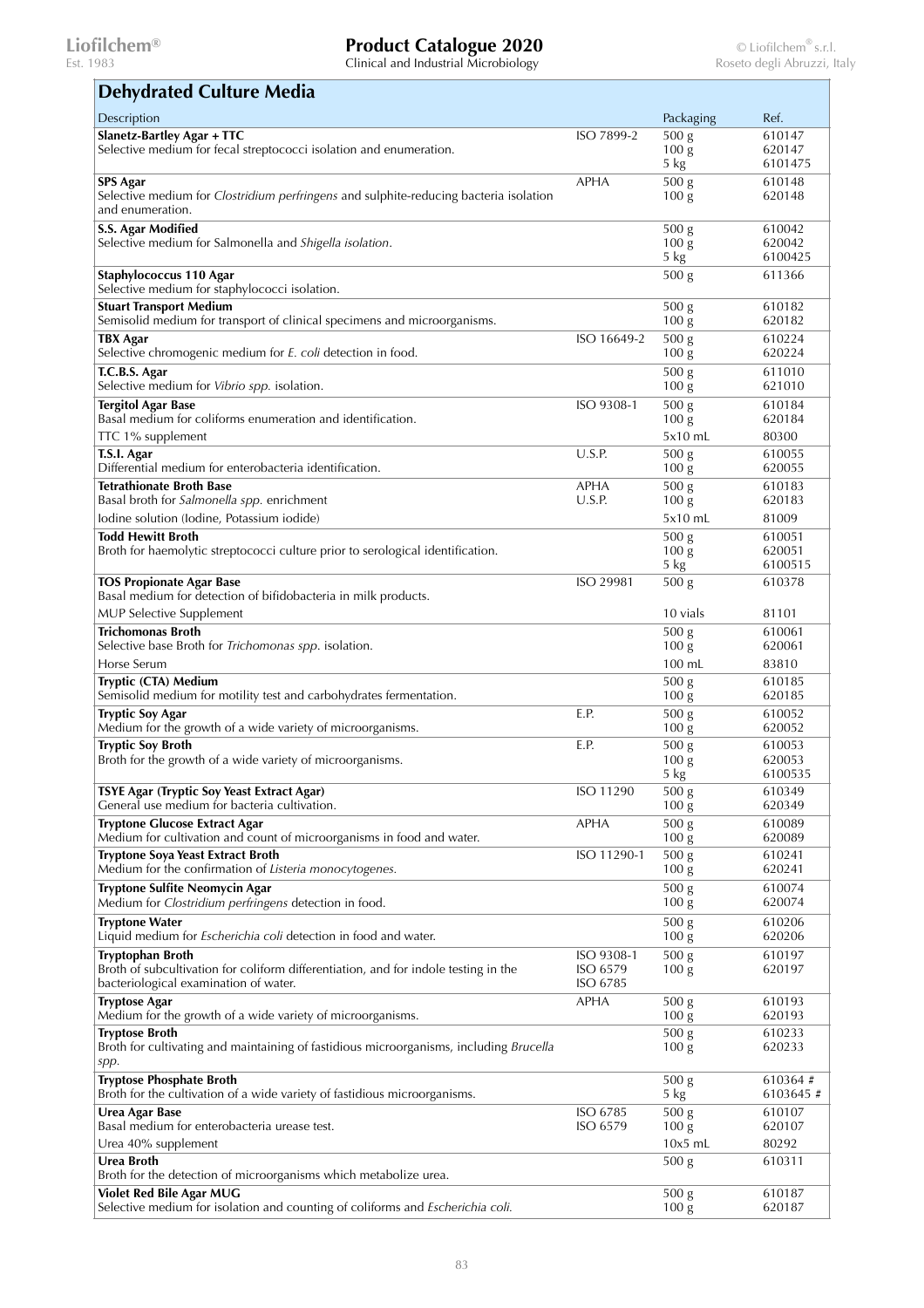| <b>Dehydrated Culture Media</b>                                                                                                                                   |             |                                      |                   |
|-------------------------------------------------------------------------------------------------------------------------------------------------------------------|-------------|--------------------------------------|-------------------|
| Description                                                                                                                                                       |             | Packaging                            | Ref.              |
| <b>Violet Red Bile Glucose Agar</b>                                                                                                                               | ISO 21528-2 | 500 g                                | 610059            |
| Selective medium for enterobacteria isolation and enumeration.                                                                                                    | E.P.        | 100 <sub>g</sub>                     | 620059            |
| <b>Violet Red Bile Lactose Agar</b><br>Selective medium for coliforms isolation and enumeration.                                                                  | ISO 4832    | 500 <sub>g</sub><br>100 <sub>g</sub> | 610058<br>620058  |
|                                                                                                                                                                   |             | 5 kg                                 | 6100585           |
| Vogel Johnson Agar<br>Selective basal medium for Staphylococcus aureus isolation.                                                                                 | U.S.P.      | 500 <sub>g</sub><br>100 <sub>g</sub> | 610186<br>620186  |
| Potassium Tellurite 1% supplement                                                                                                                                 |             | 5x10 mL                              | 80022             |
| Potassium Tellurite 3.5% supplement                                                                                                                               |             | 5x10 mL                              | 80291             |
| V.R.B. Agar w Glucose / Lactose<br>Medium recommended for the detection and enumeration of enterobacteria.                                                        | E.P.        | 500 <sub>g</sub>                     | 610336            |
| <b>VRE Agar Base</b><br>Medium for isolating Vancomycin-resistant enterococci.                                                                                    |             | 500 <sub>g</sub>                     | 610501            |
| Meropenem Supplement                                                                                                                                              |             | 10 vials                             | 81083             |
| <b>Water Detect Coliforms</b>                                                                                                                                     |             | 500 <sub>g</sub>                     | 610382            |
| Chromogenic medium for detection of E. coli and other coliforms in water                                                                                          |             | 100 <sub>g</sub>                     | 620382            |
| <b>W.L. Nutrient Agar</b>                                                                                                                                         |             | 500 <sub>g</sub>                     | 610234            |
| Medium for the enumeration and cultivation of yeasts and bacteria in the<br>microbiological control carried out in the brewing and other fermentation industries. |             | 100 <sub>g</sub>                     | 620234            |
| Wort Agar                                                                                                                                                         |             | 500 <sub>g</sub>                     | 610323            |
| Medium for the cultivation, isolation and enumeration or enrichment of fungi, especially<br>of yeasts.                                                            |             |                                      |                   |
| Wort Broth w/o NaCl<br>Basal Broth for isolation and enumeration of yeasts and moulds.                                                                            |             | 500 <sub>g</sub>                     | 610080            |
| Glycerol supplement (Glycerol)                                                                                                                                    |             | $4x50$ mL                            | 80021             |
| <b>Wurtz Lactose Agar</b>                                                                                                                                         |             | 500 g                                | 611210            |
| Medium for enterobacteria isolation.                                                                                                                              |             | 100 <sub>g</sub>                     | 621210            |
| <b>XLD</b> Agar                                                                                                                                                   | ISO 21567   | 500 <sub>g</sub>                     | 610060            |
| Differential and selective medium for pathogenic enterobacteria isolation.                                                                                        | ISO 6579    | 100 <sub>g</sub><br>$5 \text{ kg}$   | 620060<br>6100605 |
| XLT4 Agar Base                                                                                                                                                    |             | 500 <sub>g</sub>                     | 610092            |
| Basal medium for selective isolation of Salmonella non typhi and paratyphi.                                                                                       |             | 100 g                                | 620092            |
| XLT (Tergitol 4)                                                                                                                                                  |             | $2x50$ mL                            | 80010             |
| <b>Yeast Extract Agar</b>                                                                                                                                         | ISO 6222    | 500 <sub>g</sub>                     | 611016            |
| Medium for microorganisms enumeration in water.                                                                                                                   |             | 100 <sub>g</sub>                     | 621016            |
| <b>Yeast Extract Sodium Lactate Medium</b><br>Medium for the isolation, cultivation and maintenance of <i>Propionibacterium spp</i> .                             |             | 500 <sub>g</sub>                     | 610363#           |
| <b>Yeast Glucose Chloramphenicol Agar</b>                                                                                                                         | ISO 21527-1 | 500 <sub>g</sub>                     | 610070            |
| Selective medium for yeasts and moulds isolation and enumeration.                                                                                                 |             | 100 <sub>g</sub>                     | 620070            |
| <b>Yersinia ITC Broth Base</b><br>Enrichment broth for detecting Yersinia enterocolitica in food and water.                                                       | ISO10273    | 500 <sub>g</sub>                     | 610369            |
| Yersinia ITC Supplement                                                                                                                                           | ISO10273    | 10 vials                             | 81092             |
| Yersinia PSB Broth<br>Enrichment broth for detecting Yersinia enterocolitica in food and water.                                                                   | ISO 10273   | 500 <sub>g</sub>                     | 610370            |
| Yersinia Selective Agar Base                                                                                                                                      | ISO 10273   | 500 g                                | 610111            |
| Basal medium for selective isolation of Yersinia enterocolitica.                                                                                                  |             | 100 <sub>g</sub>                     | 620111            |
| Yersinia supplement (Cefsulodin, Irgasan, Novobiocin)                                                                                                             | ISO 10273   | 10 vials                             | 81039             |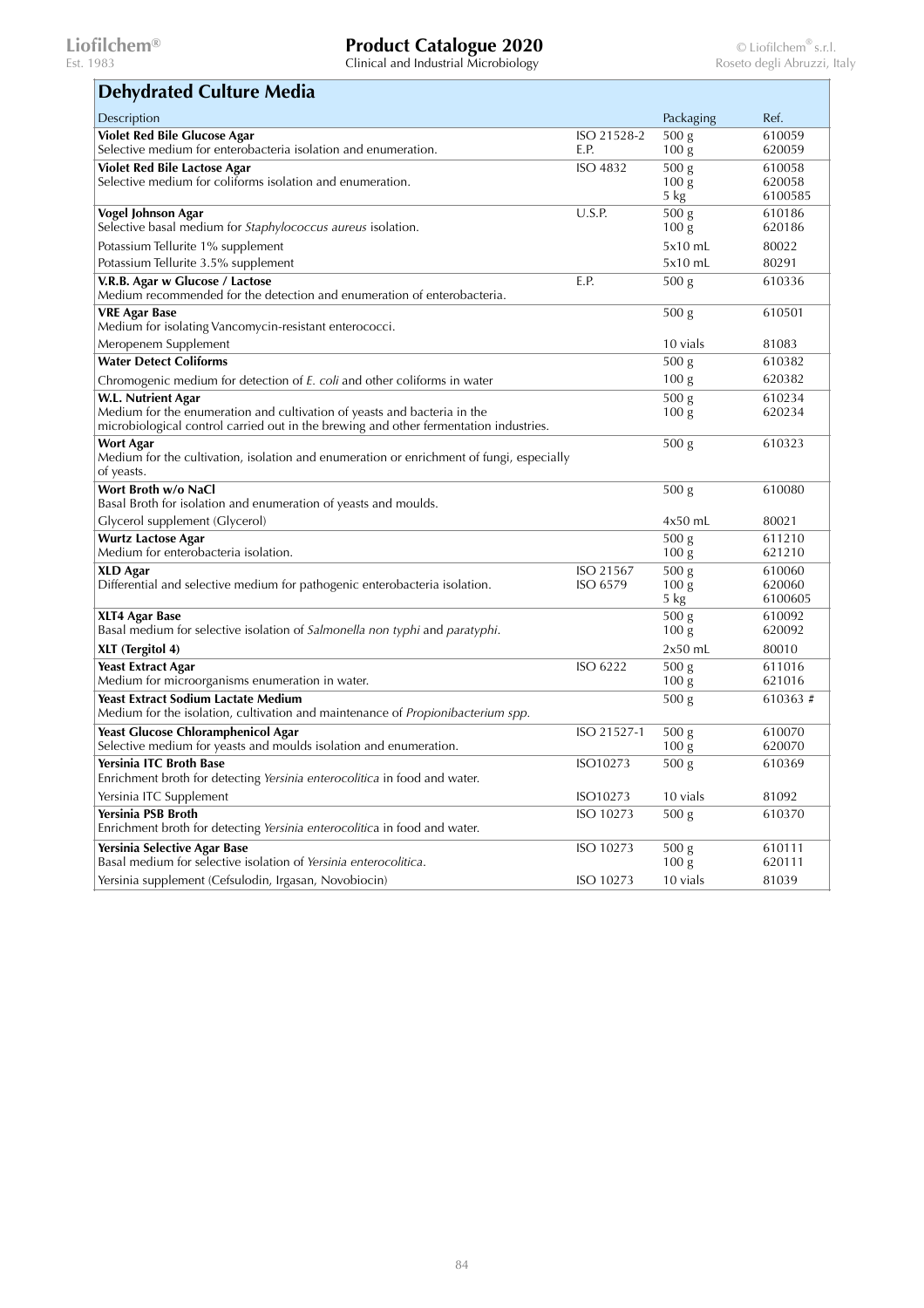| Ingredients for culture media                                                                  |                                      |                   |
|------------------------------------------------------------------------------------------------|--------------------------------------|-------------------|
| Description                                                                                    | Packaging                            | Ref.              |
| <b>Acid Hydrolysate of Casein</b><br>Product obtained by acid hydrolysis of casein.            | 500 g<br>$100\,\mathrm{g}$           | 610496<br>620496  |
| <b>Agar Bacteriological</b>                                                                    | 500 g                                | 611001            |
| Purified Agar for culture media preparation.                                                   | 100 <sub>g</sub>                     | 621001            |
|                                                                                                | 5 kg                                 | 6110015           |
| <b>Beef Extract</b>                                                                            | 500 g                                | 610497            |
| Beef extract obtained by enzymatic hydrolysis of animal proteins.                              | 100 <sub>g</sub><br>5 kg             | 620497<br>6104975 |
| <b>Bile Bacteriological</b>                                                                    | 500 g                                | 611367            |
| Bacteriological bile obtained by bile purification.                                            | 100 g                                | 621367            |
| <b>Bile Salt No. 3</b>                                                                         | 500 g                                | 611901            |
| Purified extract obtained of bovine bile.                                                      | 5 kg                                 | 6119015           |
| <b>Brain Heart Infusion</b>                                                                    | 500 g                                | 610495            |
| Infusion obtained by enzymatic hydrolysis of brain and heart.                                  | 100 <sub>g</sub><br>5 kg             | 620495<br>6104955 |
| <b>Gelatin Bacteriological</b>                                                                 | 500 <sub>g</sub>                     | 611002            |
| Purified gelatin for bacteriological use.                                                      | 5 kg                                 | 6110025           |
| <b>Gelatin Pancreatic Peptone</b>                                                              | 500 g                                | 611503            |
| Peptone obtained by pancreatic digest of gelatin.                                              |                                      |                   |
| Glucose                                                                                        | 500 <sub>g</sub>                     | 611601            |
| Glucose for bacteriological use.                                                               | 100 <sub>g</sub><br>5 kg             | 621601<br>6116015 |
| Hemoglobin                                                                                     | 500 <sub>g</sub>                     | 611706            |
| Autoclavable hemoglobin from beef blood, for preparing microbiological culture media.          |                                      |                   |
| Lactose<br>Lactose for bacteriological use.                                                    | 500 g<br>100 <sub>g</sub>            | 610498            |
|                                                                                                | 5 kg                                 | 620498<br>6104985 |
| Liver Extract                                                                                  | 500 <sub>g</sub>                     | 612001            |
| Dehydrated extract of bovine liver.                                                            | 5 kg                                 | 6120015           |
| <b>Malt Extract</b>                                                                            | 500 g                                | 611006            |
| Dehydrated extract obtained from sprouted grain.                                               | 100 <sub>g</sub>                     | 621006            |
|                                                                                                | 5 kg                                 | 6110065           |
| <b>Peptone Bacteriological</b><br>Peptone obtained by enzymatic hydrolysis of animal tissues.  | 500 g<br>100 <sub>g</sub>            | 611701<br>621701  |
|                                                                                                | 5 kg                                 | 6117015           |
| <b>Peptone Mycological</b>                                                                     | 500 g                                | 612101            |
| Mixture of peptones for yeast culture.                                                         | 5 kg                                 | 6121015           |
| Polypeptone                                                                                    | 500 g                                | 610492            |
| Pancreatic digest of casein and peptic digest of animal tissue combined in equal parts.        |                                      |                   |
| <b>Proteose Peptone</b><br>Special peptone obtained by enzymatic hydrolysis of animal tissues. | 500 <sub>g</sub><br>5 kg             | 612201<br>6122015 |
| <b>Skim Milk</b>                                                                               | 500 g                                | 610491            |
| Pasteurized product resulting from the removal of water from nonfat milk (APHA).               |                                      |                   |
| <b>Sodium Chloride</b><br>Sodium Chloride for bacteriological use.                             | 500 <sub>g</sub><br>100 <sub>g</sub> | 611000<br>621000  |
| Sodium Desoxycholate                                                                           | 500 g                                | 612401            |
| Sodium desoxycholate for bacteriological use.                                                  | $5 \text{ kg}$                       | 6124015           |
| <b>Sodium Selenite</b>                                                                         | 500 <sub>g</sub>                     | 611003            |
| Sodium selenite for bacteriological use.                                                       | $5 \text{ kg}$                       | 6110035           |
| <b>Soy Peptone</b>                                                                             | 500 <sub>g</sub>                     | 612501            |
| Soy peptone obtained by enzymatic hydrolysis of soy bean meal.                                 | 5 kg                                 | 6125015           |
| <b>Sucrose</b><br>Sucrose for bacteriological use.                                             | 500 g<br>5 kg                        | 611801<br>6118015 |
| <b>Tryptone</b>                                                                                | 500 g                                | 611004            |
| Product obtained by pancreatic hydrolysis of casein.                                           | 100 g<br>5 Kg                        | 621004<br>6110045 |
| <b>Tryptose</b>                                                                                | 500 g                                | 611008            |
| Product obtained by enzymatic hydrolysis of casein, yeasts and animal tissues.                 | 5 Kg                                 | 6110085           |
| <b>Yeast Extract</b>                                                                           | 500 g                                | 611005            |
| Yeast extract obtained by autolysis of Saccharomyces cerevisiae.                               | 100 <sub>g</sub>                     | 621005            |
|                                                                                                | 5 Kg                                 | 6110055           |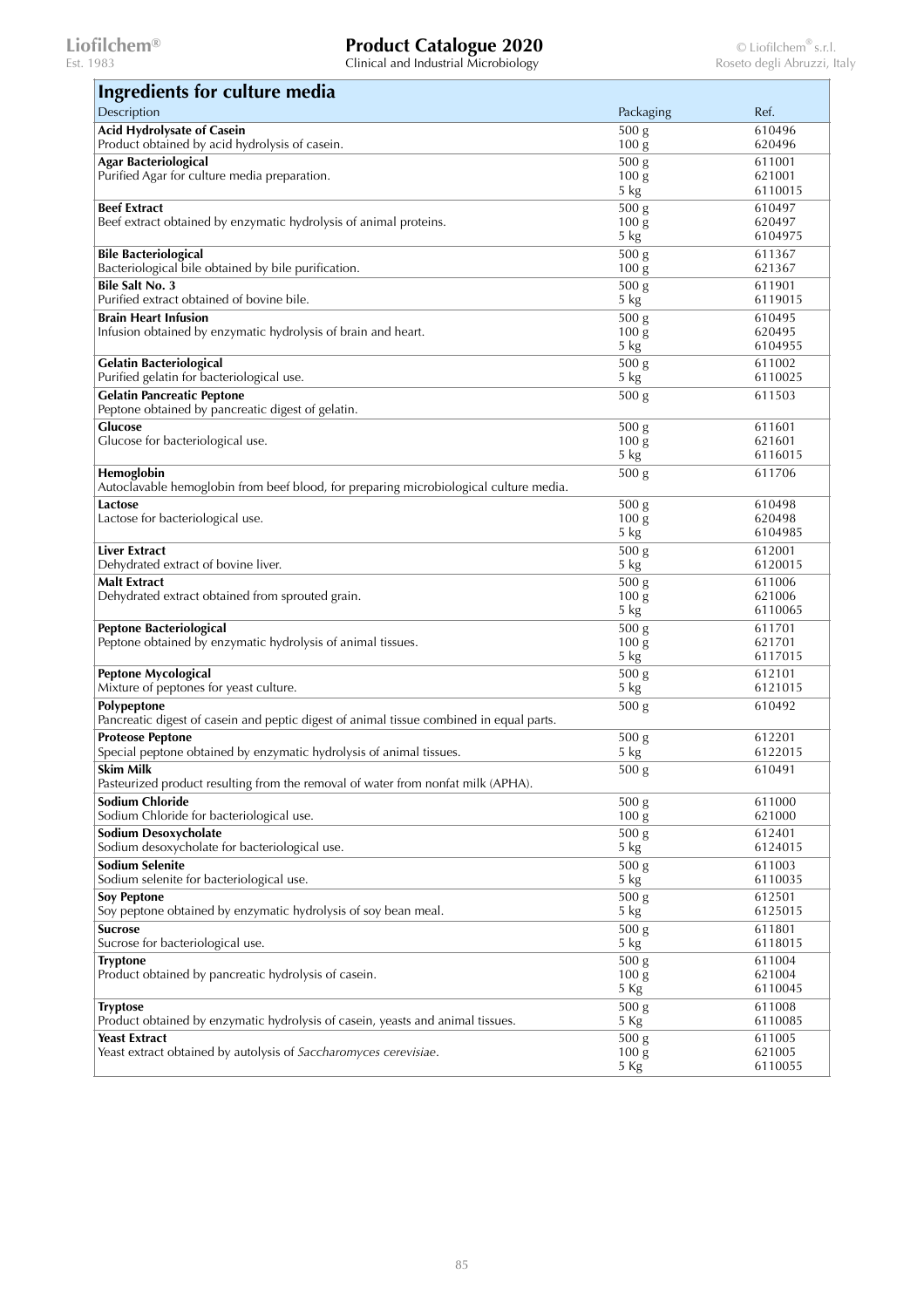| Freeze-dried selective and growth supplements<br>Description                                                                                                                | Packaging | Ref.  |
|-----------------------------------------------------------------------------------------------------------------------------------------------------------------------------|-----------|-------|
|                                                                                                                                                                             |           |       |
| Ampicillin supplement<br>Selective supplement for Aeromonas hydrophila isolation.                                                                                           | 10 vials  | 81001 |
| Bacillus cereus supplement (Polymyxin B)<br>Selective supplement for Bacillus cereus isolation (ISO 7932).                                                                  | 10 vials  | 81016 |
| Bordetella supplement (Cephalexin)<br>Selective supplement for Bordetella isolation.                                                                                        | 10 vials  | 81013 |
| Brucella supplement (Polymyxin B, Bacitracin, Cycloheximide, Nalidixic acid, Nystatin,<br>Vancomycin)                                                                       | 10 vials  | 81003 |
| Selective supplement for <i>Brucella</i> spp. isolation.<br>Campylobacter growth supplement (Sodium pyruvate, Sodium metabisulphite, Ferrous                                | 10 vials  | 81050 |
| sulphate)<br>Growth supplement for Campylobacter spp. isolation.                                                                                                            |           |       |
| Campylobacter Blaser Wang supplement (Polymyxin B, Trimethoprim, Amphotericin B,<br>Cephalexin, Vancomycin)<br>Selective supplement for Campylobacter spp. isolation.       | 10 vials  | 81051 |
| Campylobacter Butzler supplement (Bacitracin, Cycloheximide, Colistin sulphate, Sodium<br>cephazolin, Novobiocin)<br>Selective supplement for Campylobacter spp. isolation. | 10 vials  | 81015 |
| Campylobacter C.C.D.A. supplement (Cefoperazone, Amphotericin B)<br>Selective supplement for <i>Campylobacter</i> spp. isolation (ISO 10272-1).                             | 10 vials  | 81037 |
| Campylobacter C.T.V.N. supplement (Cefoperazone, Trimethoprim, Vancomycin,<br>Cycloheximide)<br>Selective supplement for Campylobacter spp. isolation.                      | 10 vials  | 81038 |
| Campylobacter Karmali supplement (Sodium pyruvate, Cefoperazone, Cycloheximide,<br>Vancomycin)<br>Selective supplement for Campylobacter spp. isolation.                    | 10 vials  | 81036 |
| Campylobacter Preston supplement (polymyxin B, Rifampicin, Cycloheximide, Trimethoprim)<br>Selective supplement for Campylobacter spp. isolation.                           | 10 vials  | 81004 |
| Campylobacter Skirrow supplement (Polymyxin B, Vancomycin, Trimethoprim)<br>Selective supplement for Campylobacter spp. isolation.                                          | 10 vials  | 81055 |
| C.F.C. (Pseudomonas) supplement (Cetramide, Fucidin, Cephalotin)<br>Selective supplement for Pseudomonas isolation.                                                         | 10 vials  | 81049 |
| <b>Cefoxitin MRSA Supplement</b><br>Selective supplement for the detection of Methicillin resistant Staphylococcus aureus.                                                  | 10 vials  | 81087 |
| <b>Chloramphenicol supplement</b><br>Selective supplement for yeasts and moulds isolation.                                                                                  | 10 vials  | 81017 |
| Clostridium difficile supplement (D-Cycloserine, Cefoxitin)<br>Selective supplement for Clostridium difficile isolation.                                                    | 10 vials  | 81007 |
| Clostridium perfringens (T.S.C.) supplement (D-Cycloserine)<br>Selective supplement for Clostridium perfringens isolation (ISO 7937).                                       | 10 vials  | 81011 |
| C.N. (Pseudomonas) supplement (Cetrimide, Nalidixic acid)<br>Selective supplement for Pseudomonas aeruginosa isolation (ISO 12780).                                         | 10 vials  | 81006 |
| C.N.A. (Staf / Strep) supplement (Colistin sulphate, Nalidixic acid)<br>Selective supplement for staphylococci, streptococci, pneumococci isolation.                        | 10 vials  | 81048 |
| Dermatophyte supplement (Chlortetracycline)<br>Selective supplement for dermatophytes fungi isolation.                                                                      | 10 vials  | 81025 |
| Gardnerella vaginalis supplement (Gentamicin, Nalidixic acid, Amphotericin B)<br>Selective supplement for Gardnerella vaginalis isolation.                                  | 10 vials  | 81040 |
| <b>Gentamicin supplement</b><br>Selective supplement for yeasts and moulds isolation.                                                                                       | 10 vials  | 81033 |
| Haemophilus supplement (Bacitracin, Vancomycin, Clindamycin)<br>Selective supplement for Haemophilus spp. isolation.                                                        | 10 vials  | 81014 |
| Kanamycin supplement<br>Selective supplement for group D streptococci isolation (APHA).                                                                                     | 10 vials  | 81030 |
| Kanamycin / Polymyxin B supplement<br>Selective supplement for Clostridium perfringens supplement.                                                                          | 10 vials  | 81031 |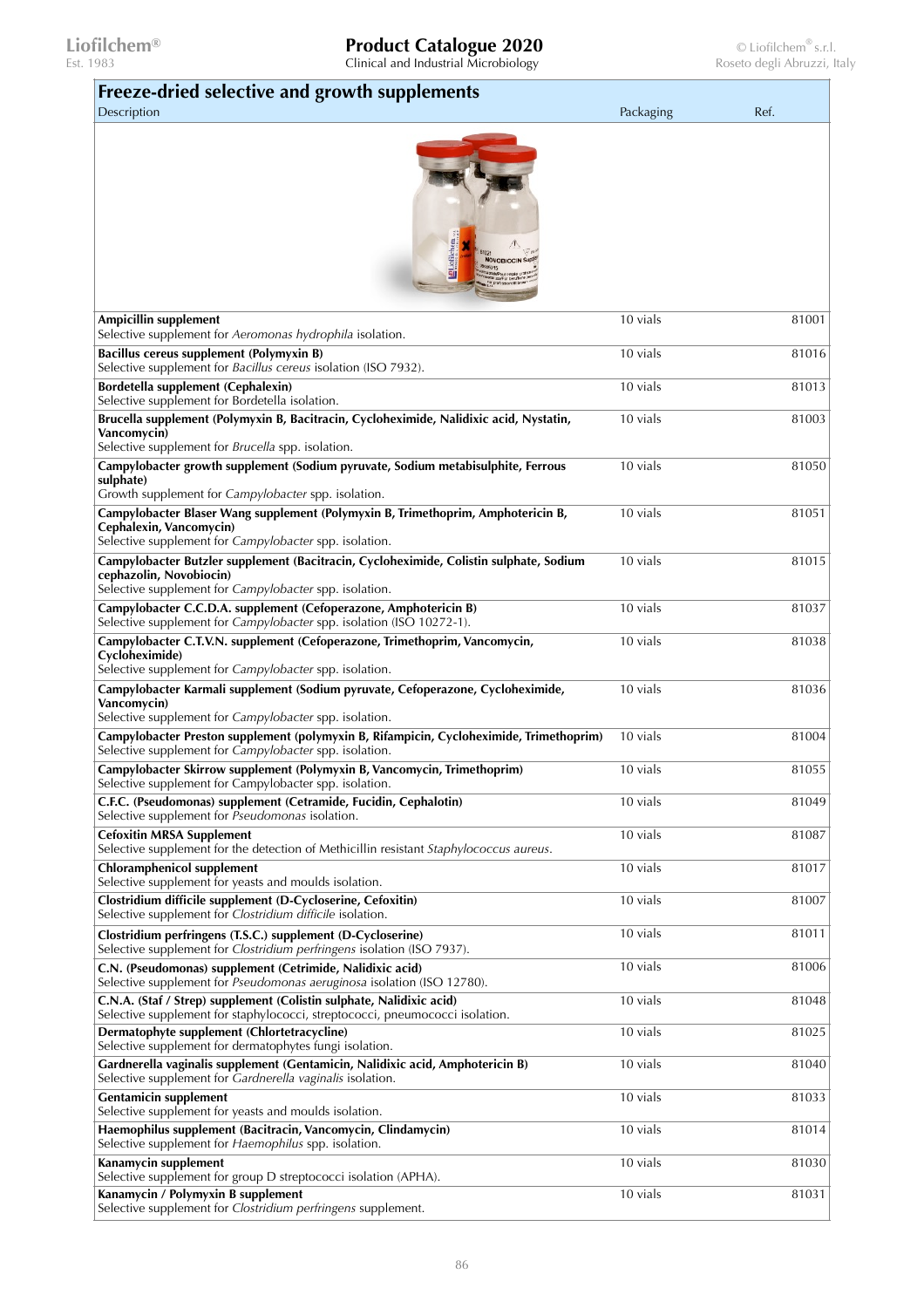| Freeze-dried selective and growth supplements                                                                                                                                                               |           |       |
|-------------------------------------------------------------------------------------------------------------------------------------------------------------------------------------------------------------|-----------|-------|
| Description                                                                                                                                                                                                 | Packaging | Ref.  |
| L.C.A.T. supplement<br>(Lincomycin, Colistin sulphate, Amphotericin B, Trimethoprim)<br>Selective supplement for pathogenic neisseriae isolation.                                                           | 10 vials  | 81012 |
| Legionella AB supplement<br>Selective supplement for enrichment of Legionella spp.                                                                                                                          | 10 vials  | 81099 |
| Legionella growth supplement<br>(L-Cysteine, Ferric pyrophosphate)<br>Growth supplement for Legionella spp. isolation.                                                                                      | 10 vials  | 80056 |
| Legionella (B.C.Y.E.) growth supplement (L-Cysteine, Ferric pyrophosphate, ACES, Potassium<br>hydroxide, Bromothymol blue, a-ketoglutarate)<br>Growth supplement for Legionella spp. isolation (ISO 11731). | 10 vials  | 81056 |
| Legionella (B.M.P.A.) supplement (Anysomycin, Cefamandole, Polymyxin B)<br>Selective supplement for Legionella spp. isolation.                                                                              | 10 vials  | 81002 |
| Legionella (G.V.P.C.) supplement (Cycloheximide, Glycine, Polymyxin B, Vancomycin)<br>Selective supplement for Legionella spp. isolation (ISO 11731).                                                       | 10 vials  | 81008 |
| Legionella (M.W.Y.) supplement<br>(Anysomycin, Glycine, Plymyxin B, Vancomycin, Bromothymol blue, Bromocresol purple)<br>Selective supplement for Legionella spp. isolation.                                | 10 vials  | 81019 |
| Listeria Fraser supplement (Ferric ammonium citrate)<br>Selective supplement for Listeria isolation (ISO 11290-1).                                                                                          | 10 vials  | 81028 |
| Listeria Oxford supplement (Cefotetan, Fosfomycin)<br>Selective supplement for Listeria isolation (ISO 11290-1).                                                                                            | 10 vials  | 81027 |
| Listeria Oxford WITH CEF/FOS/COL/CYC/ACR supplement<br>(Cefotetan, Fosfomycin, Colistin, Cycloheximide, Acriflavine)<br>Selective supplement for Listeria isolation (ISO 11290-1).                          | 10 vials  | 81629 |
| Listeria Palcam supplement (Polymyxin B, Ceftazidime, Acriflavine HCl)<br>Selective supplement for Listeria monocytogenes isolation (ISO 11290-1).                                                          | 10 vials  | 81026 |
| Listeria supplement for enrichment (FDA/IDF)<br>Selective supplement for Listeria isolation.                                                                                                                | 10 vials  | 81045 |
| m-CP supplement<br>Selective supplement for Clostridium perfringens isolation (D.L.vo 2/2/2001 np.31).                                                                                                      | 10 vials  | 81034 |
| MUG supplement (Methylumbelliferyl-β-D-glucosonide)<br>Supplement for Escherichia coli identification.                                                                                                      | 10 vials  | 81020 |
| Novobiocin supplement<br>Selective supplement for Salmonella isolation (ISO 6579).                                                                                                                          | 10 vials  | 81021 |
| O.N.P.G. 1.5% supplement (α-nitrophenyl-β-D-galactopyronoside)<br>Supplement for enzyme $\beta$ -galactosidase determination.                                                                               | 10 vials  | 81032 |
| Preston Supplement ISO 10272-1<br>Selective supplement for Campylobacter spp. isolation (ISO 10272-1).                                                                                                      | 10 vials  | 81100 |
| Rosolic acid supplement<br>Selective supplement for faecal coliforms isolation.                                                                                                                             | 10 vials  | 81029 |
| R.P.F. supplement (Rabbit plasm, Bovine fibrinogen, Tripsin inhibitor, Potassium tellurite)<br>Selective supplement for coagulase positive staphylococci identification (ISO 6888-2).                       | 8 vials   | 81057 |
| Schaedler supplement (Kanamycin, Vancomycin)<br>Selective supplement for anaerobes isolation.                                                                                                               | 10 vials  | 81054 |
| V.C.A.T. supplement (Vancomycin, Colistin sulphate, Amphotericin B, Trimethoprim)<br>Selective supplement for pathogenic neisseria isolation.                                                               | 10 vials  | 81041 |
| V.C.N. supplement (Vancomycin, Colistin sulphate, Nystatin)<br>Selective supplement for pathogenic neisseria isolation.                                                                                     | 10 vials  | 81022 |
| V.C.N.T. supplement (Vancomycin, Colistin sulphate, Nystatin, Trimethoprim)<br>Selective supplement for pathogenic neisseria isolation.                                                                     | 10 vials  | 81024 |
| Vancomycin (5 mg) Supplement<br>Selective supplement for the isolation of Cronobacter (formerly called Enterobacter) sakazakii.                                                                             | 10 vials  | 81064 |
| VITALEX growth supplement (Glutamine, Adenine, NAD)<br>Growth supplement for fastidious microorganisms isolation.                                                                                           | 10 vials  | 81023 |
| Yersinia supplement (Cefsulodin, Irgasan, Novobiocin)<br>Selective supplement for Yersinia spp. isolation (ISO 10273).                                                                                      | 10 vials  | 81039 |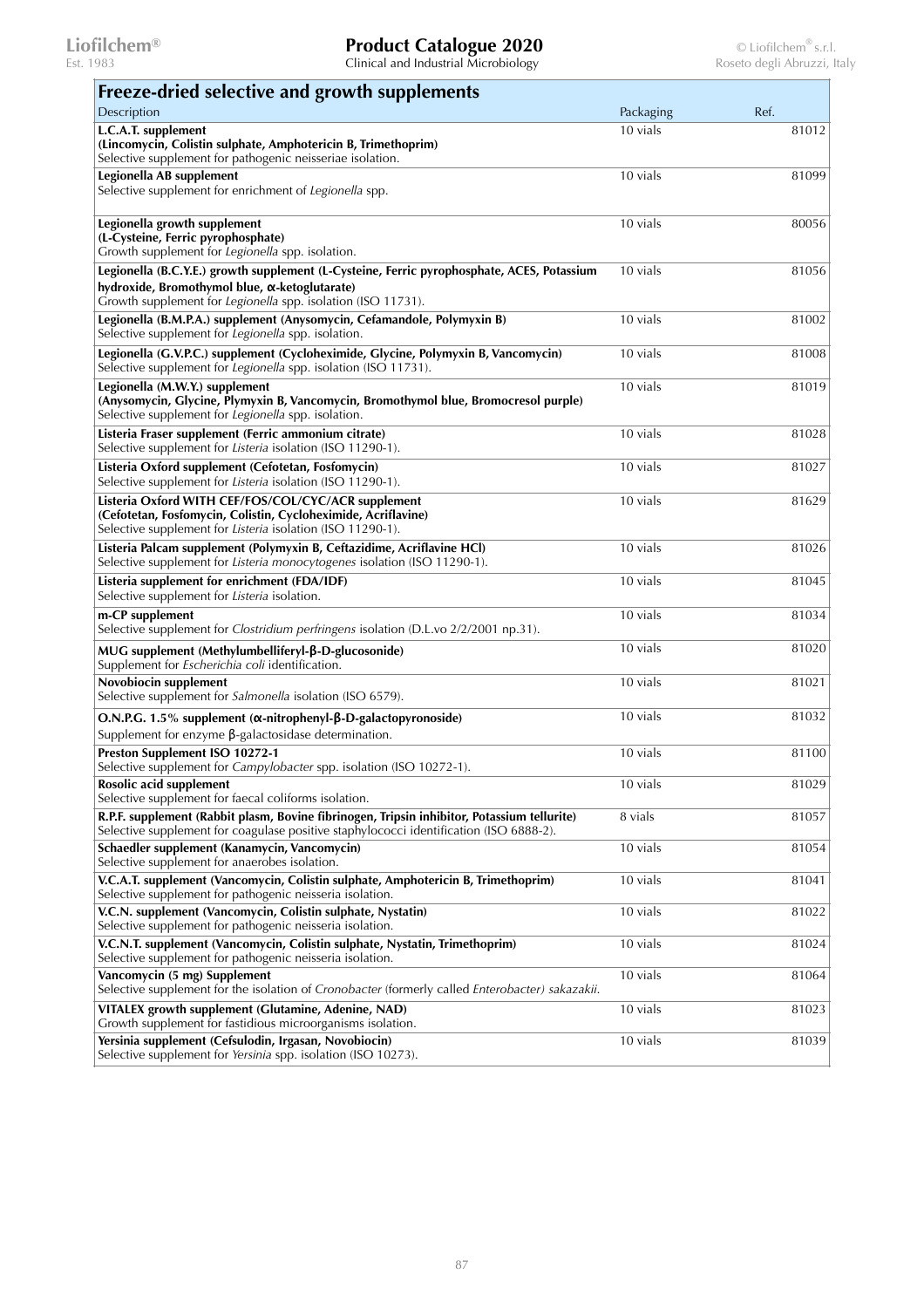$\sim 10^{-10}$ 

| <b>Liquid Supplements</b>                                                                                                                          |                                     |                |
|----------------------------------------------------------------------------------------------------------------------------------------------------|-------------------------------------|----------------|
| Description                                                                                                                                        | Packaging                           | Ref.           |
|                                                                                                                                                    |                                     |                |
| <b>Egg Yolk emulsion</b><br>Supplement for lecithinase producers bacteria (Staphylococcus, Bacillus and Clostridium)<br>identification (ISO 7932). | $4x50$ mL<br>$6x100$ mL             | 80219<br>80124 |
| <b>Egg Yolk Tellurite emulsion</b>                                                                                                                 | $4x50$ mL                           | 80122          |
| Egg Yolk Tellurite emulsion 20%                                                                                                                    | $4x50$ mL                           | 80123          |
| Supplement for coagulase positive staphylococci isolation (ISO 6888-1).                                                                            |                                     |                |
| <b>Eugon LT 100 Supplement</b><br>Supplement for the enrichment and detection of aerobic bacteria in cosmetic products                             | $4x10$ mL                           | 80048          |
| <b>Glycerol supplement</b><br>Supplement for culture media preparation.                                                                            | $4x50$ mL                           | 80021          |
| <b>lodine</b> solution<br>Supplement for culture media preparation.                                                                                | $5x10$ mL                           | 81009          |
| Lecithin supplement<br>Emulsion of lecithin.                                                                                                       | $4x50$ mL                           | 80007          |
| Letheen supplement<br>Sterile emulsion of lecithin for Letheen media.                                                                              | $4x50$ mL                           | 80008          |
| Listeria Fraser supplement (Ferric ammonium citrate)<br>Selective supplement for Listeria isolation (ISO 11290-1).                                 | $10x5$ mL                           | 80304          |
| Middlebrook 7 H 10 supplement (Albumina Bovina, Glucosio)<br>Supplement for Middlebrook 7 H 10 medium preparation.                                 | $4x50$ mL                           | 81035          |
| Muller Kauffmann supplement (Iodine, Potassium iodide, Brilliant green)<br>Selective supplement for Muller Kauffmann Broth.                        | $2x50$ mL lodine<br>50 mL B.G. 0.1% | 80047          |
| O.A. Listeria supplement<br>Supplement for selective enrichment of Listeria monocytogenes.                                                         | $(4+4)$ x 500 mL                    | 81074          |
| Potassium tellurite 1% supplement                                                                                                                  | 5x10 mL                             | 80022          |
| Potassium tellurite 3.5% supplement<br>Selective supplement for pathogenic staphylococci isolation.                                                | 5x10 mL                             | 80291          |
| Tergitol 0.2% supplement                                                                                                                           | $5x5$ mL                            | 80035          |
| Tergitol 1.5% supplement                                                                                                                           | 4x40 mL                             | 80042          |
| Supplement for coliforms isolation (ISO 9308-1).                                                                                                   |                                     |                |
| Triton X 100 supplement<br>Selective supplement for fecal coliforms isolation.                                                                     | 5x5 mL                              | 80046          |
| TTC 1% supplement<br>Supplement for bacteria differentiation.                                                                                      | $5x10$ mL                           | 80300          |
| Tween 80 supplement<br>Supplement for culture media preparation.                                                                                   | $2x50$ mL                           | 80031          |
| Urea 40% supplement<br>Supplement for urease activity of bacteria (ISO 6785) (ISO 6579).                                                           | $10x5$ mL<br>6 bottles x 100 mL     | 80292<br>80110 |
| Vitamin K 1% supplement<br>Growth supplement for anaerobes isolation.                                                                              | $5x5$ mL                            | 80053          |
| XLT4 supplement (Tergitol 4)<br>Selective supplement for X.L.T. 4 Agar Base.                                                                       | $2x50$ mL                           | 80010          |